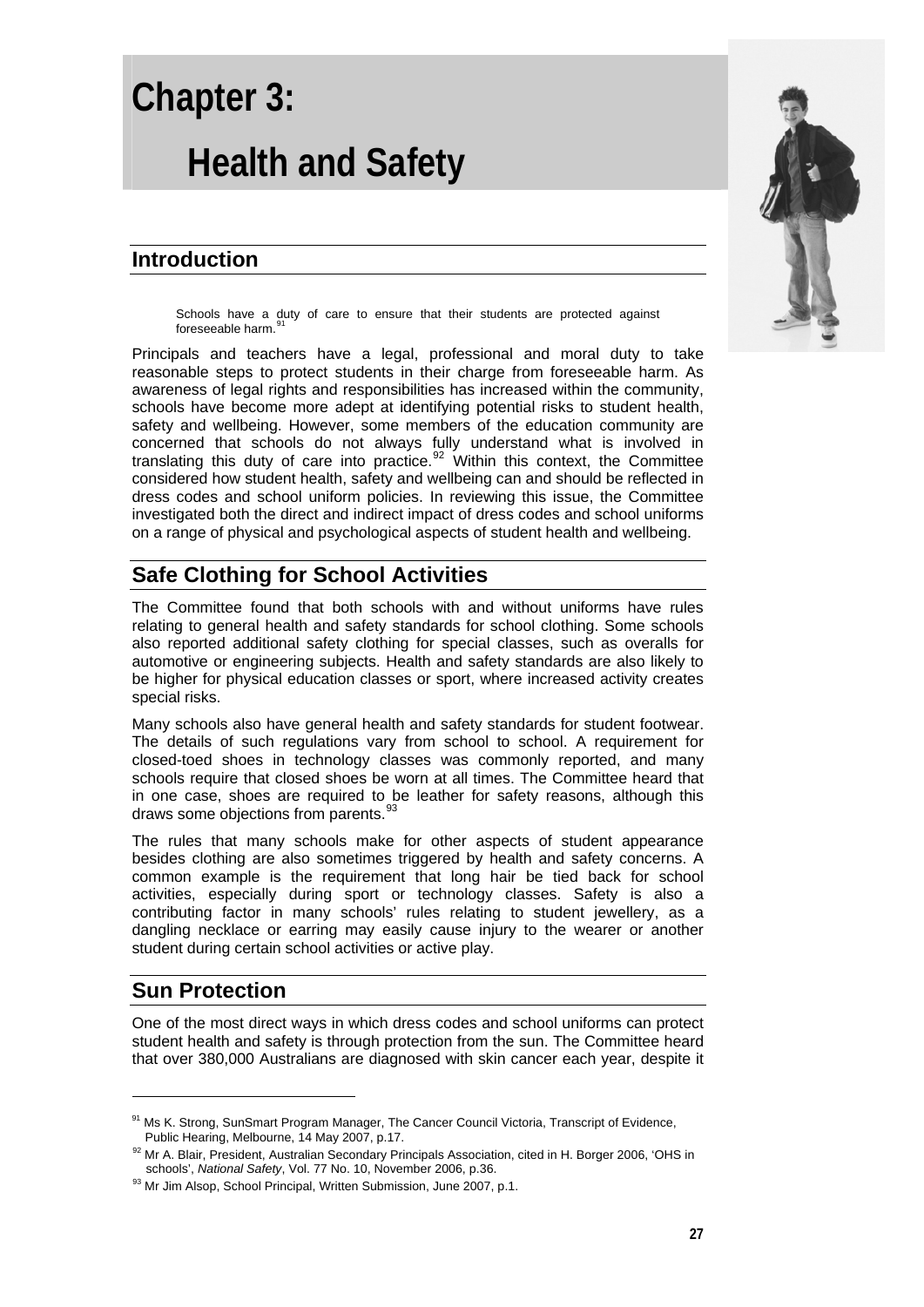being an almost entirely preventable cancer. It is estimated that more than 75 per cent of all skin cancers could be prevented by practising sun protection in childhood and adolescence. $94$  As sun damage to students' skin represents a foreseeable risk, the Cancer Council Victoria believes it falls within schools' duty of care to prevent it.<sup>[95](#page-1-1)</sup>

The Department of Education and Early Childhood Development currently supports sun protective practices within its *Safety Guidelines for Education Outdoors.*  Guidelines relating to sun protective clothing are as follows:

- Hats with a broad (at least 8 centimetres) brim made of a closely woven material and legionnaire-style hats may be appropriate, particularly for younger children.
- Sun-protective clothing. Loose, closely woven cotton fabrics and shirts with a collar and long sleeves are ideal.
- Consider the use of sunglasses. <sup>[96](#page-1-2)</sup>

The Department's guidelines also include information about the use of sunscreen.

The most prominent sun protection initiative in Victorian schools is the Cancer Council Victoria's SunSmart Program. SunSmart is a not-for-profit program funded through the Australian and Victorian governments and the Cancer Council Victoria. It provides a range of resources to assist schools to develop appropriate sun protection policies. Schools can join the program by having their sun protection policy assessed against the Cancer Council Victoria's criteria. A SunSmart policy should include a rationale for the policy; sun protection measures; and an evaluation plan for checking the effectiveness of the policy.<sup>[97](#page-1-3)</sup>

The Cancer Council Victoria reports that 67 per cent of Victorian schools are currently registered as SunSmart. Table 3.1 shows the number and proportion of SunSmart schools in Victoria, across sectors and levels of schooling.

| <b>Sector</b>   | <b>Primary</b> |     | <b>Secondary</b> |               | <b>Primary and</b><br><b>Secondary</b> |      | <b>Special</b> |               | TOTAL |      |
|-----------------|----------------|-----|------------------|---------------|----------------------------------------|------|----------------|---------------|-------|------|
|                 | No.            | %   | No.              | $\frac{1}{2}$ | No.                                    | $\%$ | No.            | $\frac{9}{6}$ | No.   | $\%$ |
| <b>Catholic</b> | 292            | 77% | 31               | 29%           | $\overline{2}$                         | 13%  | 1              | 20%           | 326   | 64%  |
| Government      | 1093           | 88% | 64               | 20%           | 29                                     | 60%  | 52             | 63%           | 1238  | 73%  |
| Independent     | 30             | 50% | 3                | 6%            | 49                                     | 39%  | 1              | 17%           | 93    | 35%  |
| <b>TOTAL</b>    | 1415           | 84% | 98               | 20%           | 80                                     | 42%  | 54             | 58%           | 1657  | 67%  |

**Table 3.1: SunSmart schools in Victoria, by sector and level** 

Source: Data supplied by the Cancer Council Victoria, May 2007.

While all education sectors in Victoria participate in the SunSmart Program, participation rates in the independent sector are significantly lower than for the government and Catholic sectors. Significant differences are also evident between levels of schooling, with primary schools far more likely to participate in the SunSmart Program. The Committee recognises that there are many reasons that schools may choose not to participate in the SunSmart Program and it should not be assumed that such schools do not have effective sun protection policies in place. Nonetheless, the Committee notes that SunSmart has recently revised its

<span id="page-1-0"></span><sup>94</sup> Ms K. Strong, SunSmart Program Manager, The Cancer Council Victoria, Transcript of Evidence, Public Hearing, Melbourne, 14 May 2007, p.16.<br><sup>95</sup> ibid., p.7.

<span id="page-1-2"></span><span id="page-1-1"></span>

<sup>96</sup> Department of Education and Early Childhood Development 2007, *Safety Guidelines for Education Outdoors*, DEECD, Melbourne, available on DEECD website, <http://www.education.vic.gov.au/management/schooloperations/edoutdoors/guidelinessun.htm>,

<span id="page-1-3"></span>accessed on 18 September 2007.<br><sup>97</sup> Further information is available at the SunSmart website, <http://www.sunsmart.com.au/>.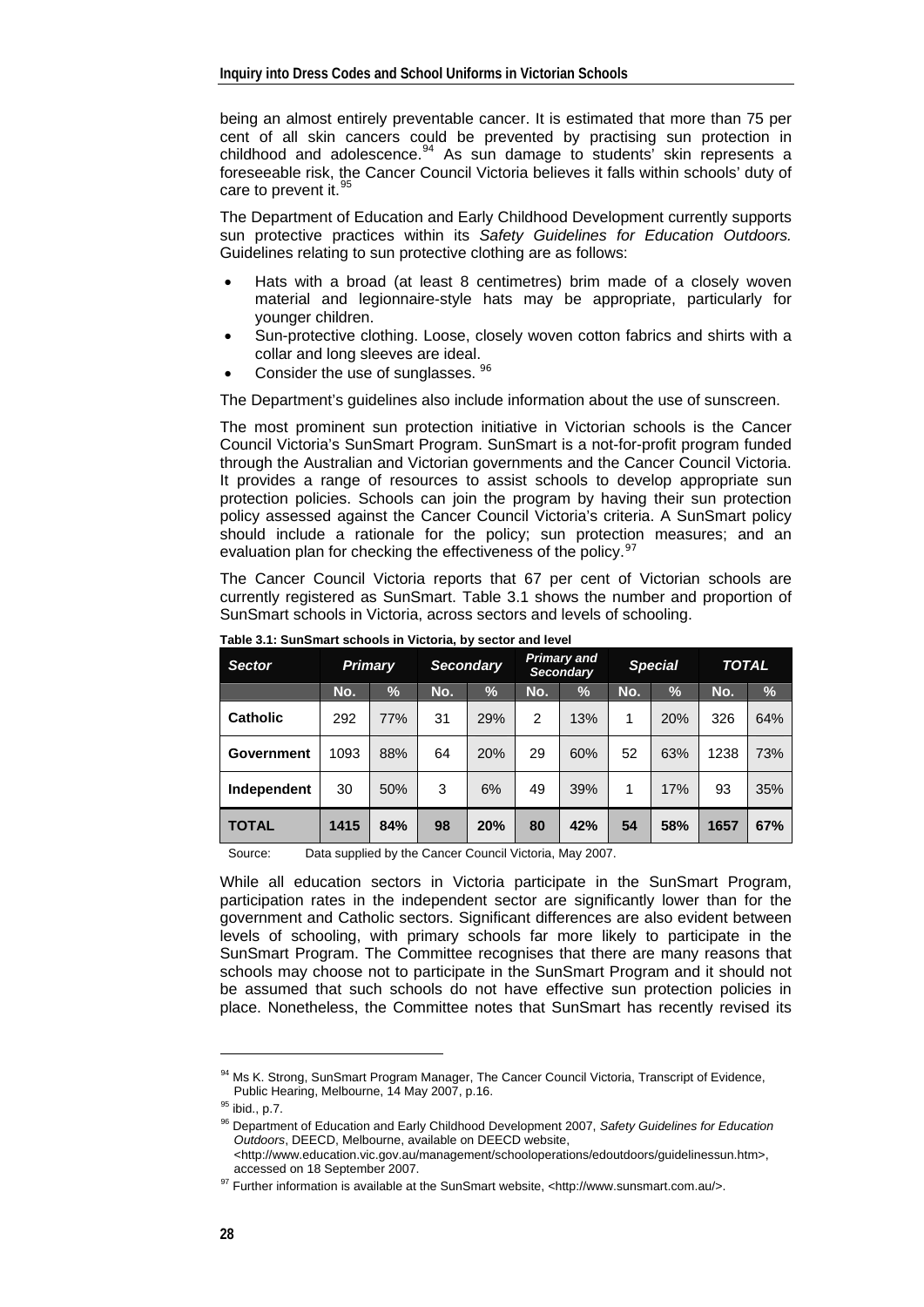sun protection program for secondary schools, to try and achieve higher take-up rates at this level of schooling.<sup>[98](#page-2-0)</sup>

The Committee believes that sun protection is an important issue that should be carefully considered by all schools. The Committee recognises that the needs, activities and environments of schools throughout Victoria vary considerably and therefore does not see mandated standards for sun protective clothing in Victorian schools as necessary at this point in time. Indeed, the Committee was especially pleased at the considerable efforts already made by many schools in devising sun protection policies suitable to their needs and capacity. The Committee believes that all schools should at least consider the potential benefits of sun protective clothing for their students, and include a statement about sun protection within their dress codes and school uniform policies. Specific sun protective items that schools may wish to consider are examined in greater detail in the following sections.

**Recommendation 3.1:** That the Department of Education and Early Childhood Development require all Victorian schools to include a statement addressing sun protection in their dress codes or school uniform policies.

**Recommendation 3.2:** That the Department of Education and Early Childhood Development promote best practice case studies for incorporating sun protective clothing and sunglasses into dress codes and school uniform policies in the guidelines they provide to schools.

### **Sun Protective Clothing**

The Cancer Council Victoria recommends that students wear clothing (including sports uniforms) that covers as much of the students' skin as practical. The Council's sample SunSmart policies recommend that clothing is made of close weave fabric and include: shirts with collars and elbow length or longer sleeves; and longer style dresses and shorts that are at least knee-length. Recommendations for sports uniforms differ, to take account of the need for freedom of movement. They include: a shirt that covers the shoulders; a collar that sits close to the neck; shorts or skirts to the mid-thigh (although longer garments are recommended); a<br>baseball cap where a broad where a broad brimmed or bucket hat is impractical; and rash vests or t-shirts for outdoor swimming.<sup>[99](#page-2-1)</sup>

The Committee's survey

-





Source: Education and Training Committee, *Dress Codes and School Uniforms in Victorian Schools Survey*, August – September 2007.

investigated whether sun protective garments are compulsory, recommended, optional or not included in Victorian school uniform policies. Results for different levels of schooling are shown in Figures 3.1 and 3.2.

<span id="page-2-0"></span><sup>&</sup>lt;sup>98</sup> Further information is available at the SunSmart website,<br>
<http://www.sunsmart.com.au/browse.asp?ContainerID=1844>.

<span id="page-2-1"></span> $^{99}$  SunSmart website, <http://www.sunsmart.com.au/browse.asp?ContainerID=1843>, accessed on 22 November 2007.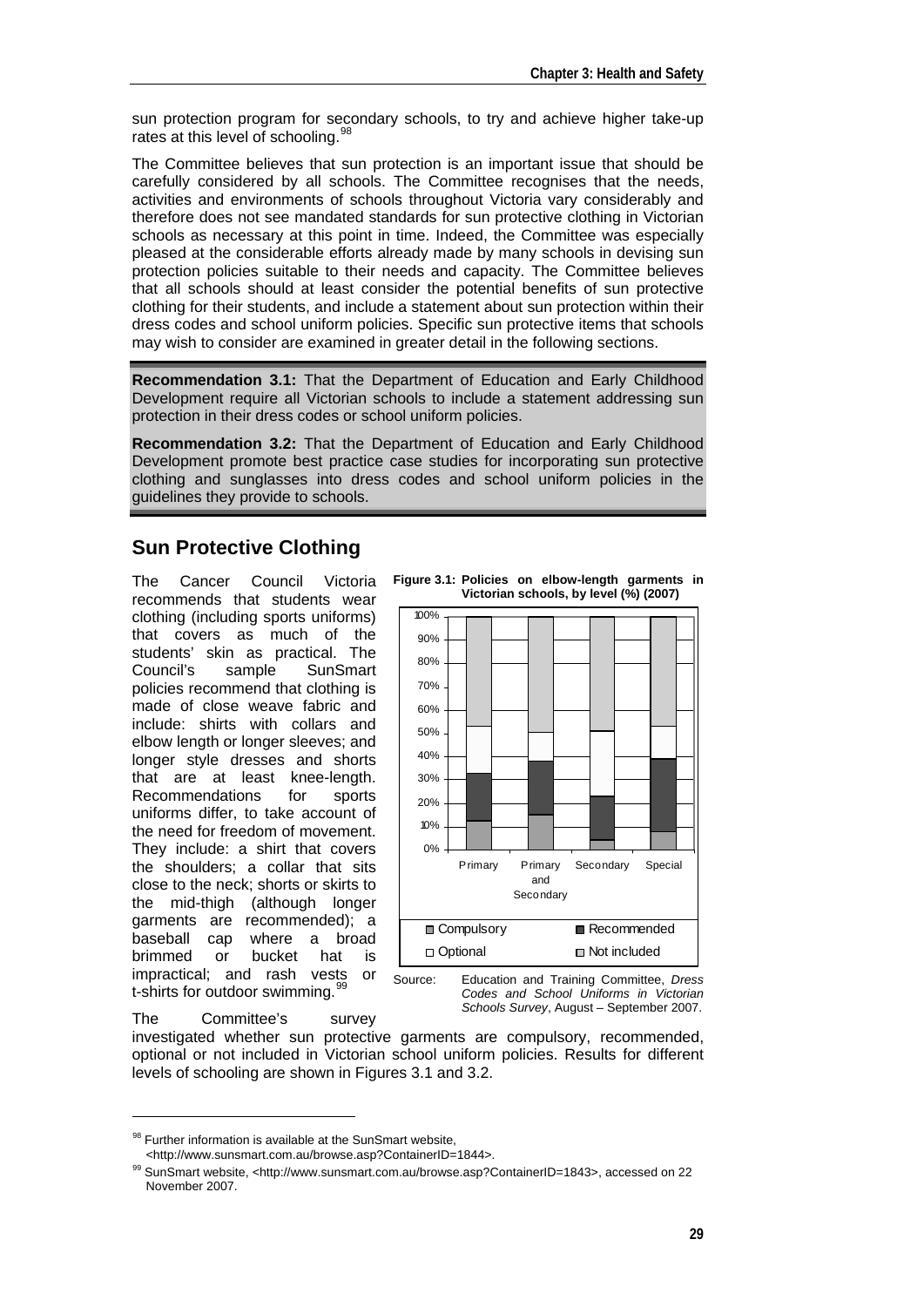**'If it is left up to students to determine whether they wear SunSmart clothing, their ignorance and rebellious spirit may prevent them from wearing such items. Should the ignorance of youth be rewarded with the consequences that might come in later life?'** 

Stephen Smith, Year 11 Student, Yea High **School** 

The Committee notes that almost half of Victorian schools do not include elbow and knee length garments in their dress codes or school uniforms, even on an optional basis. Elbow-length sleeves are required or recommended in only 31.4 per cent of Victorian schools.<sup>[100](#page-3-0)</sup> However, there is evidence to suggest that many others (including schools without uniforms) have considered sun safety by allowing these garments as optional items, or by requiring students to wear summer tops that at least cover their shoulders.<sup>[101](#page-3-1)</sup> Knee-length garments are slightly less common as required or recommended items (30.0%), although a further 22.9 per cent of schools allow such garments as an optional item within the dress code or school uniform.<sup>[102](#page-3-2)</sup> These findings demonstrate that many school uniforms fall short of the Cancer







Source: Education and Training Committee, *Dress Codes and School Uniforms in Victorian Schools Survey*, August – September 2007.

Council Victoria's optimal recommendations, despite the high uptake of SunSmart policies in Victorian schools.

#### **Sun Hats**

The Cancer Council Victoria recommends that dress codes and school uniform policies include the following minimum standards regarding sun protective hats:

- Broad brimmed hats with a brim of at least 7.5 cm.
- Bucket or 'surfie-style hats' with a deep crown and brim of at least 6 cm.
- Legionnaire hats, which have a flap that covers the neck. The side flap and front peak should meet to provide protection to the side of the face.<sup>[103](#page-3-3)</sup>

The Council recommends the same style hats for PE and sports, where practical. However, the Council notes that schools may need to consider baseball caps as part of their sports uniform where a sun protective hat may restrict vision or be unsafe for particular sports.<sup>[104](#page-3-4)</sup>

The Committee's survey found that nearly three-quarters of Victorian schools require their students to wear hats outside during summer (see Figure 3.3). Additional comments revealed that some schools only require hats to be worn during PE classes, or when students are not in the shade.<sup>[105](#page-3-5)</sup>

<span id="page-3-0"></span><sup>100</sup> Education and Training Committee, *Dress Codes and School Uniforms in Victorian Schools Survey*, August – September 2007.<br><sup>101</sup> For example, Croydon Community School, Written Submission, June 2007, p.1; Respondents,

Education and Training Committee, *Dress Codes and School Uniforms in Victorian Schools Survey*,

<span id="page-3-1"></span>August – September 2007; St Kilda Park Primary School, Written Submission, June 2007, p.1. 102 Education and Training Committee, *Dress Codes and School Uniforms in Victorian Schools Survey*,

<span id="page-3-2"></span>August – September 2007.<br><sup>103</sup> SunSmart website, <http://www.sunsmart.com.au/browse.asp?ContainerID=1843>, accessed on 13

<span id="page-3-5"></span><span id="page-3-4"></span>

<span id="page-3-3"></span>November 2007. 104 ibid. 105 Education and Training Committee, *Dress Codes and School Uniforms in Victorian Schools Survey*, August – September, 2007.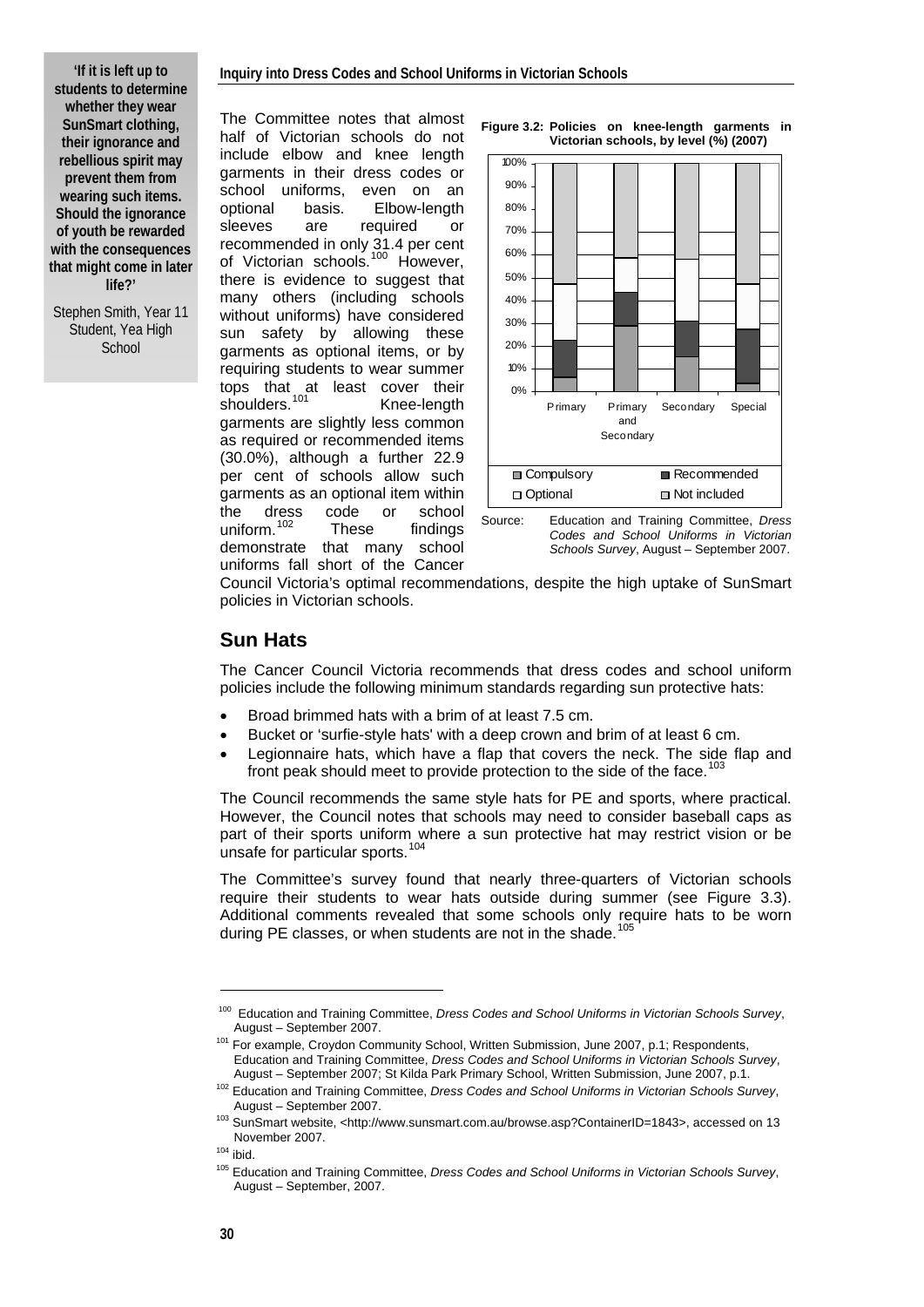The Committee found primary<br>schools (98.2%), primary/ schools (98.2%), primary/ secondary schools (82.4%) and special schools (78.4%) are much more likely than secondary schools (34.7%) to include a compulsory sun hat in their uniform policy. Of particular interest is the finding that 4.8 per cent of secondary schools do not include a sun protective hat in their dress codes or school uniform policies, even on an optional basis.[106](#page-4-0) Furthermore, it is reasonably common within secondary schools for hats to be compulsory for junior students, but only recommended for seniors.<sup>1</sup>

The Committee received written submissions indicating that some parents and carers are concerned that their secondary school children are not required to wear sun hats at school.<sup>[108](#page-4-2)</sup> One such parent told the Committee that the explanation offered by the school was that it is



Source: Education and Training Committee, *Dress Codes and School Uniforms in Victorian Schools Survey*, August – September 2007.

difficult to make secondary students comply with a compulsory hat policy:

Students, after leaving primary school where the wearing of sunhats is compulsory, [find hats are not] a compulsory part of their uniform when they go into Secondary College. After questioning staff on this rather strange decision, we were told that it was hard to make sunhats compulsory for students at this age.<sup>[109](#page-4-3)</sup>

Mr Brian Burgess, President, Victorian Association of State Secondary Principals, told the Committee that this view on enforcement is shared by many secondary principals in Victoria. Principals report that they find SunSmart policies 'unbelievably hard to enforce' due to secondary students' dislike for wearing anything other than fashionable, non-protective hats.<sup>[110](#page-4-4)</sup>

During the public hearing involving 125 Victorian students, the Committee heard that many students reject sun-safe hats because they are considered 'daggy' or 'dorky'. When the Committee asked primary students whether they intended to wear a sun hat at secondary school, two students' responses indicated that bullying and peer pressure may be an inhibiting factor:

If you are the only one wearing it, I would not be happy because you might get teased or bullied.<sup>[111](#page-4-5)</sup>

At most high schools — the high school I am going to — wearing a hat is optional. I<br>think most students do not wear them, and I am not really sure if I will.<sup>[112](#page-4-6)</sup>

<span id="page-4-1"></span><span id="page-4-0"></span><sup>&</sup>lt;sup>106</sup> ibid.<br><sup>107</sup> Respondents, Education and Training Committee, *Dress Codes and School Uniforms in Victorian Schools Survey*, August – September, 2007; Education and Training Committee analysis of 60 school

<span id="page-4-2"></span><sup>&</sup>lt;sup>108</sup> Parents Victoria. Written Submission, June 2007, p.4; Ms C. Wyatt, Parent, Written Submission, May

<span id="page-4-3"></span>

<sup>2007,</sup> p.1.<br><sup>109</sup> Ms E. Dickin, Grandparent, Written Submission, May 2007, p.1.<br><sup>110</sup> Mr B. Burgess, President, Victorian Association of State Secondary Principals, Transcript of

<span id="page-4-5"></span><span id="page-4-4"></span>Evidence, Public Hearing, Melbourne, 30 April 2007, p.3.<br><sup>111</sup> Mr N. Carlei, Year 6 Student, Essendon Primary School, Transcript of Evidence, Public Hearing,<br>Legislative Council Chamber, Melbourne, 6 September 2007, p.14.

<span id="page-4-6"></span><sup>&</sup>lt;sup>112</sup> Mr G. Steger, Year 6 Student, St Kilda Park Primary School, Transcript of Evidence, Public Hearing, Legislative Council Chamber, Melbourne, 6 September 2007, p.14.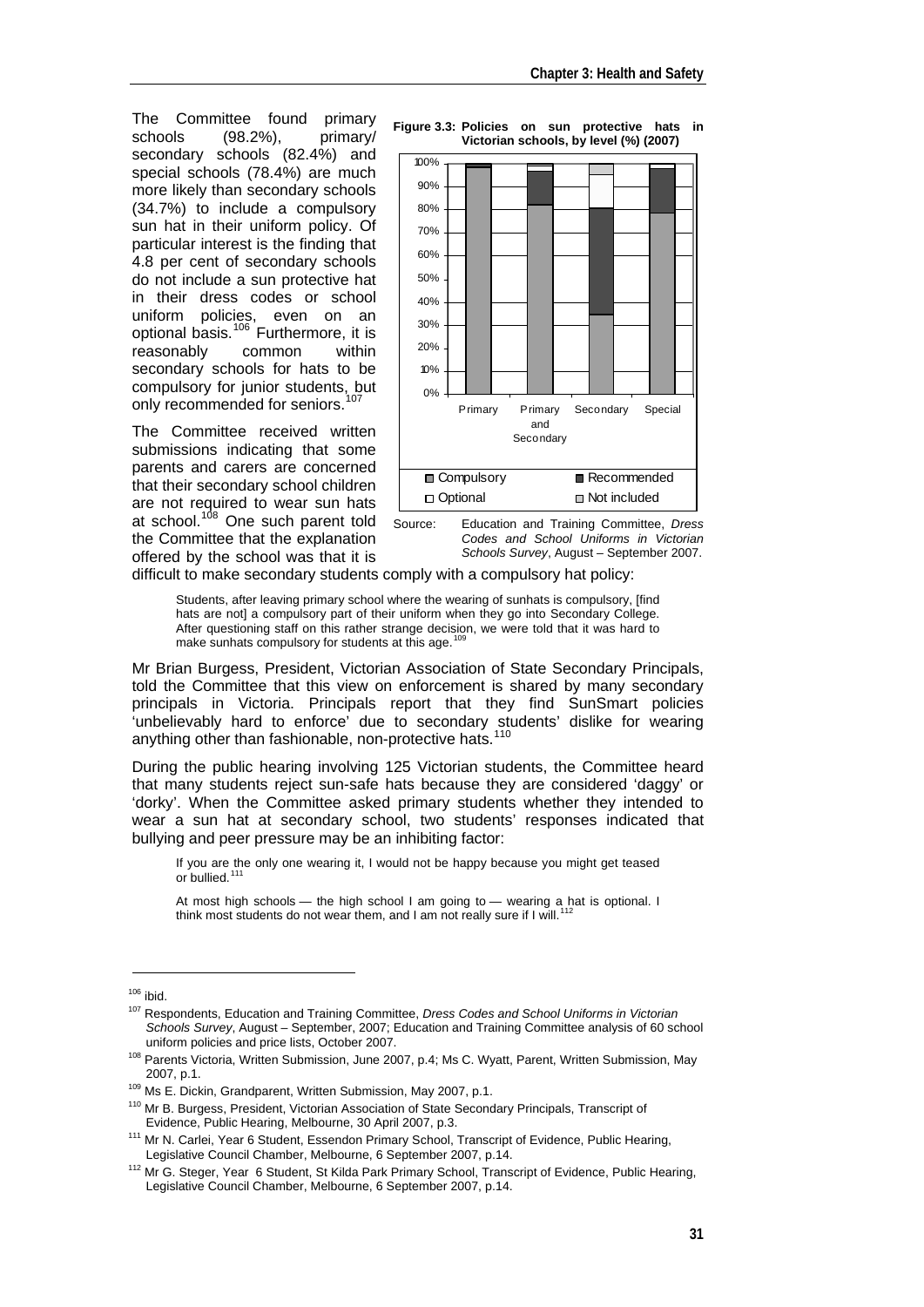#### **'…at our school, Bendigo Senior Secondary College, half the students are adults — they are 18. They can drink, they can drive and they can smoke — all of which involve health risks so it seems ridiculous that the school might say it is not their choice whether they wear a hat.'**

Jaan Butler, Year 12 Student, Bendigo Senior Secondary College

Both of these students attended SunSmart primary schools at the time of the hearing. It therefore appears to the Committee that the desire to 'fit in' to the secondary school community can sometimes undermine sun protection practices taught by primary schools.

Ms Jennifer Makin, Research and Evaluation Manager, SunSmart Program, noted that some Victorian students prefer strict enforcement of sun hat policies, to overcome pressure from their peers:

Interestingly, quite a lot of the students have said, 'It would be better if we had stricter rules. If you force us to do it then we will do it; but we cannot choose of our own accord because it is too daggy to wear a hat, but if the department said that everyone had to do<br>it then we would all do it'.<sup>[113](#page-5-0)</sup>

Mrs Evelyn Sayers, Board Member, Association of Independent Schools of Victoria, made a similar point, in describing the SunSmart policy at her school:

At my school we are a SunSmart school, so we do have the dorky hats, as the students call them. But because everybody is wearing the dorky hat, it does not become an issue. We have talked about things: 'Well, you're not here to be a fashion statement. We really care about your health and what's going to happen to you later on in life'. So once you get over that part, they understand it is not a choice of just taking it off and not wearing it.

One parent noted in a written submission that the supposed difficulties of enforcing compulsory hat policies at secondary schools appear inconsistent with successful enforcement of other aspects of their uniform policies:

The main argument against the mandating of sun hats appears to be that it is 'difficult' to make young adults wear hats. These arguments are very unconvincing to me, especially when schools are quite capable of enforcing other aspects of uniform wearing...

Another written submission from a parent, Ms Bev Johns, supported this view:

…while they say students are encouraged to wear a hat, no child does as they will be bullied by other children...It seems we can make a policy to enforce the wearing of blazers to look good, but not a policy of hats that may be life saving...

It appears to the Committee then, that many parents and even some students may welcome the introduction of stricter sun hat policies in secondary schools.

However, the following comment indicates that stricter measures would not be well regarded by all secondary principals:

Anyone who has had to nag an adolescent about…a broad brimmed hat will know that detailed compliance will be an untenable and unworkable burden for secondaries.

Mr Brian Burgess, President, Victorian Association of State Secondary Principals, stated that principals would prefer to see recommendations but no mandatory requirements in terms of SunSmart policies.<sup>[118](#page-5-5)</sup>

The Committee heard that many secondary schools are adopting more negotiated approaches to sun hat policies, rather than taking on the battle of strict compliance. Ms Emma Clarkson, SunSmart's Secondary Schools Program Coordinator, reported that some secondary schools have improved compliance by asking students to design and vote on a hat for their school.<sup>[119](#page-5-6)</sup> Mr Stephen Franzi-Ford, Chief Executive Officer, Association of School Councils in Victoria, reported

<span id="page-5-0"></span><sup>&</sup>lt;sup>113</sup> Ms J. Makin, SunSmart Program Research and Evaluation Manager, The Cancer Council Victoria,<br>Transcript of Evidence. Public Hearing. Melbourne. 14 May 2007. p.20.

<span id="page-5-1"></span><sup>&</sup>lt;sup>114</sup> Mrs E. Savers. Board Member, Association of Independent Schools of Victoria, Transcript of

<span id="page-5-3"></span><span id="page-5-2"></span>Evidence, Public Hearing, Melbourne, 14 May 2007, p.36.<br><sup>115</sup> Ms V. McGowan, Parent, Written Submission, August 2007, p.1.<br><sup>116</sup> Ms B. Johns, Parent, Supplementary Submission, June 2007, p.1.<br><sup>117</sup> Principal, quoted in Vic

<span id="page-5-5"></span><span id="page-5-4"></span><sup>&</sup>lt;sup>118</sup> Mr B. Burgess, President, Victorian Association of State Secondary Principals, Transcript of Evidence, Public Hearing, Melbourne, 30 April 2007, p.4.

<span id="page-5-6"></span><sup>&</sup>lt;sup>119</sup> Ms E. Clarkson, SunSmart Secondary Schools Program Coordinator, The Cancer Council Victoria, Transcript of Evidence, Public Hearing, Melbourne, 14 May 2007, p.18.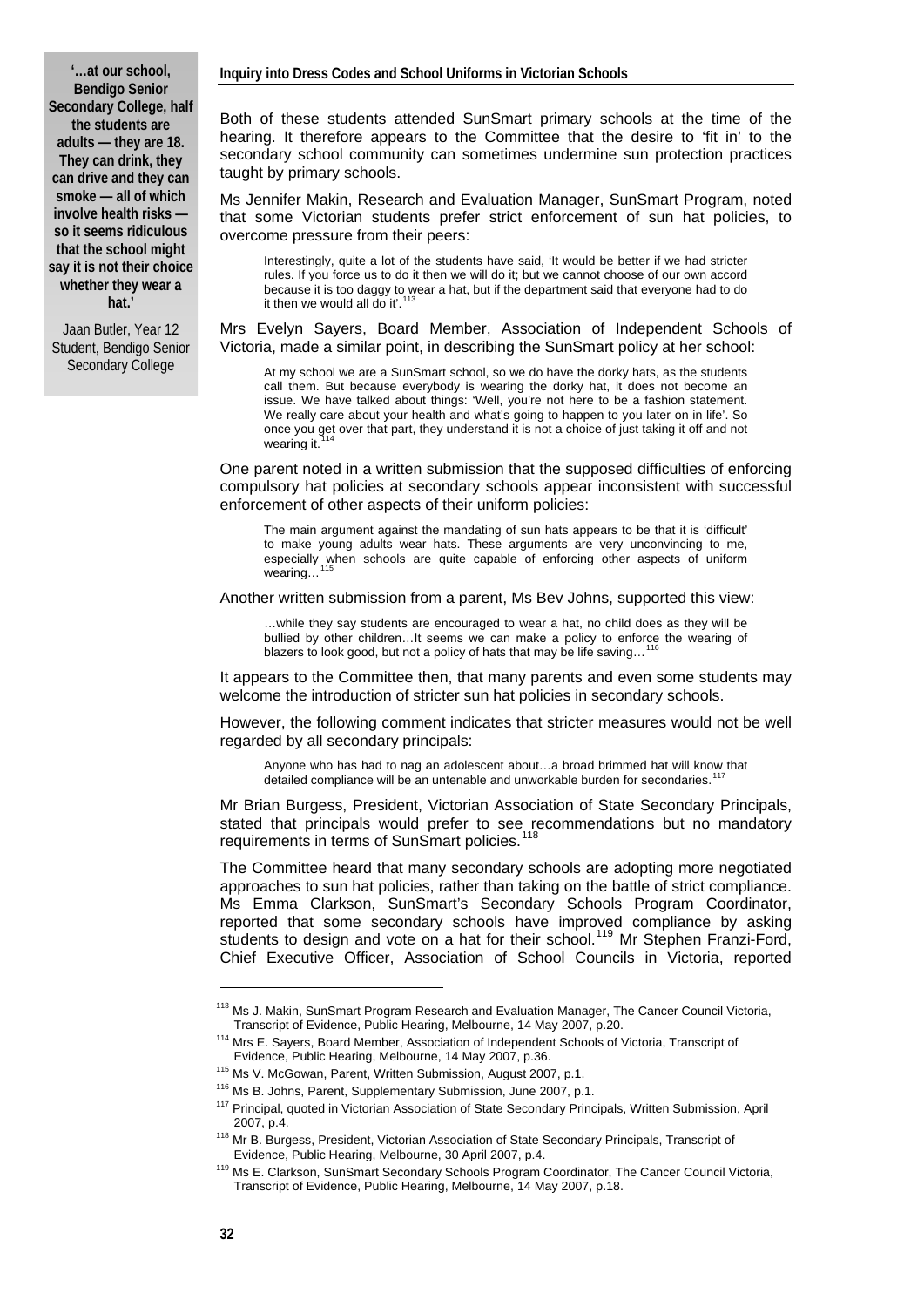another innovative measure taken by one secondary school, to gain student support for its SunSmart policy:

The problem is that most secondary school kids want the up-market [hat] with the surfing logo…that is worth four times as much as the one without a surfing logo…My school went to the supplier from China that made them for one of the large surfing groups. We were able to incorporate a logo that looked similar to the surfing one, with the school's name on it; so it became fashionable to wear the hat.<sup>[120](#page-6-0)</sup>

The Committee notes that other schools simply permit students to wear whatever hat they choose, within appropriate sun protection quidelines.<sup>[121](#page-6-1)</sup>

It is important to recognise that the discrepancy between sun hat policies for primary and secondary schools may reflect fundamental differences in students' environments and activities. Some secondary students told the Committee that their schools are mainly indoors, so sun protection is seldom an issue.<sup>[122](#page-6-2)</sup> Some members of the Victorian Association of State Secondary Principals also remarked that secondary students' school activities do not typically put them in danger of sun exposure:

Many of the older students basically sit around and talk. That is what their lunchtime<br>activity is, and they will sit in the shade.<sup>[123](#page-6-3)</sup>

Students spend the majority of their day inside when they are at school on a normal day. I have yet to hear from a parent complaining about a student who has been sunburnt whilst at school during a standard school day.

We already consider the timing of activities, we include sunscreen in kits.<sup>[125](#page-6-5)</sup>

The Committee encourages all members of the community to wear sun protective clothing, including a suitable hat, whenever they are exposed to the sun. However, given the above evidence, the Committee does not see it as necessary to make sun protective hats compulsory in all Victorian schools. Rather, the Committee believes that all schools should encourage their students to wear a hat outside during summer months and, as a minimum standard, include a sun protective hat as an option within their dress codes and school uniform policies.

**Recommendation 3.3:** That the Department of Education and Early Childhood Development require all Victorian schools to make a sun protective hat available to students as part of their dress codes or school uniform policies.

#### **Sunglasses**

The Committee heard that although a broad-brimmed hat reduces UV exposure to the eye by 50 per cent, the addition of sunglasses can reduce UV radiation to the eye by 97 per cent.<sup>[126](#page-6-6)</sup> Like hats and clothing, sunglasses must meet certain minimum standards to be effective protection against the sun:

Students and staff are encouraged to wear close fitting, wrap around sunglasses that meet the Australian Standard 1067 (Sunglasses: Category 2, 3 or 4) and cover as much of the eye area as possible. $1$ 

<span id="page-6-0"></span><sup>&</sup>lt;sup>120</sup> Mr S. Franzi-Ford, Chief Executive Officer, Association of School Councils in Victoria, Transcript of Evidence, Public Hearing, Melbourne, 30 April 2007, p.13.

<span id="page-6-1"></span><sup>&</sup>lt;sup>121</sup> Education and Training Committee analysis of 60 school uniform policies and price lists, October 2007.

<span id="page-6-2"></span><sup>&</sup>lt;sup>122</sup> Ms S. Pittard, Year 12 Student, Ballarat Secondary College and Mr P. Clearwater, Year 12 Student, Melbourne High School, Transcript of Evidence, Public Hearing, Legislative Assembly Chamber,

<span id="page-6-3"></span>Melbourne, 6 September 2007, pp.17-18.<br>
<sup>123</sup> Mr B. Burgess, President, Victorian Association of State Secondary Principals, Transcript of<br>
Evidence, Public Hearing, Melbourne, 30 April 2007, p.3.

<span id="page-6-4"></span><sup>&</sup>lt;sup>124</sup> Principal, quoted in Victorian Association of State Secondary Principals, Written Submission, April 2007, p.4.

<span id="page-6-6"></span><span id="page-6-5"></span><sup>&</sup>lt;sup>125</sup> ibid.<br><sup>126</sup> Ms K. Strong, SunSmart Program Manager, The Cancer Council Victoria, Transcript of Evidence, Public Hearing, Melbourne, 14 May 2007, p.20.<br><sup>127</sup> Supplementary information provided by The Cancer Council Victoria, May 2007.

<span id="page-6-7"></span>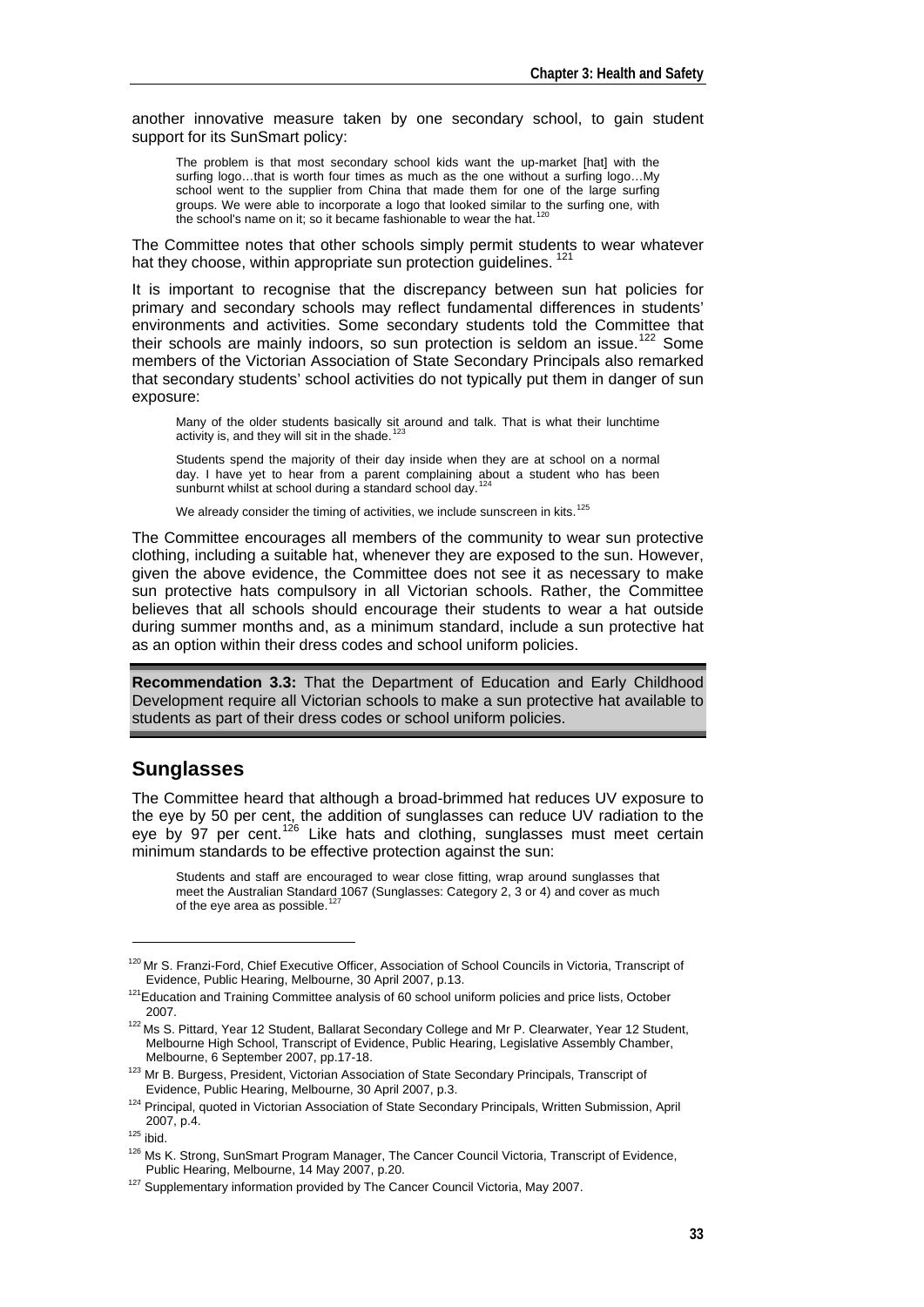A number of optometrists have recently come forward to recommend that schools require students to wear sunglasses outside during summer as part of their sun protection policies.[128](#page-7-0) The *Herald Sun* reports that Findon Primary School in Mill Park has become the first in Victoria to make sunglasses compulsory for students and that others are expected to follow.<sup>[129](#page-7-1)</sup> One preschool in Lalor East has also recently introduced a compulsory sunglasses policy for children in its care.<sup>[130](#page-7-2)</sup>

However, the Committee heard from Ms Emma Clarkson, Coordinator, SunSmart Secondary Schools program, that any attempt to make sunglasses mandatory for Victorian students would cause some concerns, due to the associated costs and practical difficulties.<sup>[131](#page-7-3)</sup> Sunglasses are therefore a recommended but optional component of the SunSmart Program's guidelines.<sup>[132](#page-7-4)</sup> Ms Kate Kohn, Year 6 Student, Laburnum Primary School, explained some of the reasons why sunglasses might present particular difficulties for primary schools:

We think UV-protective sunglasses for students in primary schools would be difficult to achieve due to their cost. They are expensive, and there is the potential for young children to lose or damage the sunglasses. We therefore see sunglasses as an optional item in school uniforms.

Secondary students also noted potential difficulties with sunglasses, including their fashion status for many young people, cost and the possibility of students wearing them at inappropriate times.<sup>[134](#page-7-6)</sup> One student also noted that sunglasses are unnecessary within her school environment, as the majority of the campus is indoors.<sup>[135](#page-7-7)</sup>

Although sunglasses are not currently compulsory in most Victorian schools, some schools encourage students to wear sunglasses outside, and only 5.4 per cent of schools reported to the Committee that they do not allow students to wear sunglasses.<sup>[136](#page-7-8)</sup> The Committee heard that one primary school adopted an innovative approach to overcoming the difficulties associated with sunglasses for primary students by engraving them with students' names.<sup>[137](#page-7-9)</sup> The Committee also heard the example of a secondary school which strongly encourages sunglasses to be worn at appropriate times during the school day, using staff role modelling to set an example for its students.<sup>[138](#page-7-10)</sup> The Committee encourages schools to investigate the possibilities for making sunglasses available to students during the summer months, as an element of best practice in sun protection.

#### **Clothing for Other Weather Conditions**

The Committee heard that a school uniform policy which prevents children from dressing appropriately for the weather can potentially constitute a health risk. A number of concerns about school uniforms being inappropriate to local weather

<span id="page-7-0"></span><sup>128</sup> D. Selva, quoted in 'Should sunglasses be part of school uniforms', *Northern District Times*, 1 August 2007.<br><sup>129</sup> P. Rolfe, 'Sunglasses rule', *Sunday Herald Sun*, 2 September 2007, p.18.<br><sup>130</sup> P. Rolfe & C. Lambert, 'Kinder eyes sunnies', *Sunday Herald Sun*, 21 October 2007, p.34.<br><sup>131</sup> Ms E. Clarkson, Sun Smart Secondar

<span id="page-7-1"></span>

<span id="page-7-3"></span><span id="page-7-2"></span>Transcript of Evidence, Public Hearing, Melbourne, 14 May 2007, p.20.<br><sup>132</sup> Ms K. Strong, SunSmart Program Manager, The Cancer Council Victoria, Transcript of Evidence,

<span id="page-7-5"></span><span id="page-7-4"></span>Public Hearing, Melbourne, 14 May 2007, p.20.<br>
<sup>133</sup> Ms K. Cohn, Year 6 Student, Laburnum Primary School, Transcript of Evidence, Public Hearing,<br>
Legislative Council Chamber, Melbourne, 6 September 2007, p.13.

<span id="page-7-6"></span><sup>&</sup>lt;sup>134</sup> Transcript of Evidence, Public Hearing, Legislative Assembly Chamber, Melbourne, 6 September 2007, pp.19-21.

<sup>&</sup>lt;sup>135</sup> Ms S. Pittard, Year 12 Student, Ballarat Secondary College, Transcript of Evidence, Public Hearing,

<span id="page-7-8"></span><span id="page-7-7"></span>Legislative Assembly Chamber, Melbourne, 6 September 2007, p.17. 136 Education and Training Committee, *Dress Codes and School Uniforms in Victorian Schools Survey*, August – September, 2007.<br><sup>137</sup> Ms E. Clarkson, SunSmart Secondary Schools Program Coordinator, The Cancer Council Victoria,

<span id="page-7-10"></span><span id="page-7-9"></span>Transcript of Evidence, Public Hearing, Melbourne, 14 May 2007, p.20.<br><sup>138</sup> Mr N. Dubbeld, Year 10 Student, Warragul Regional College, Transcript of Evidence, Public Hearing,

Legislative Assembly, 6 September 2007.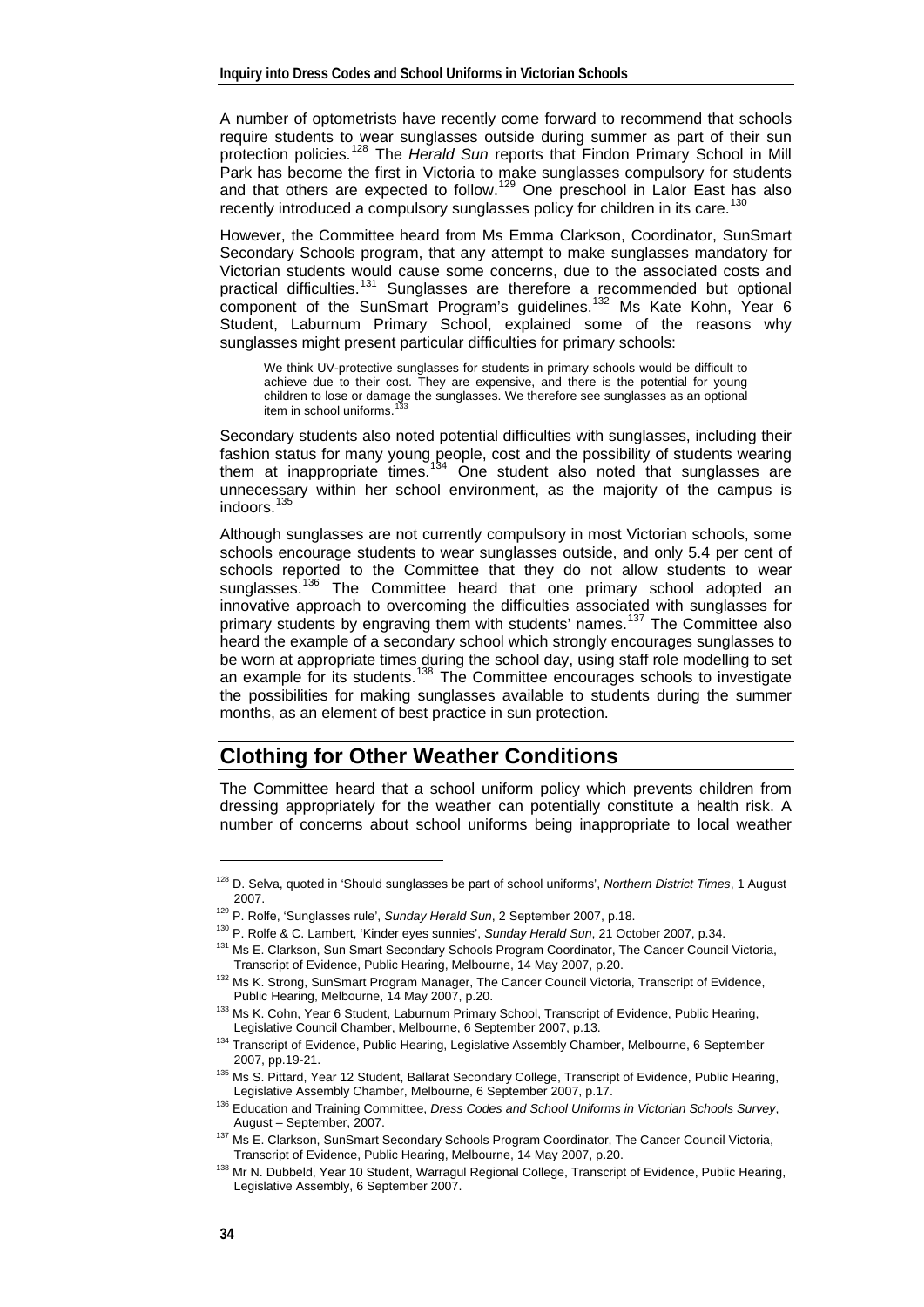conditions were voiced to the Committee by students and parents throughout this inquiry. For example:

…we get cold on cold days and we wear overcoats, and [our teachers] are cracking down on us, saying we are not allowed to, but we are not allowed to stay inside, and it gets really cold...

 …both of my children have had colds and flu recently but have been told to remove their jackets because they do not conform with the school uniform policy. My son has had his confiscated during recess on several occasions when it has been below 11 degrees outside.

The high levels of frustration felt by parents at being prevented from taking basic steps to protect their children's health is exemplified in the following extract from Ms Carolyn Mann's written submission:

…our government school has introduced a compulsory blazer to be worn to and from school – regardless of the weather conditions. This is totally unsuitable when students are required to wear a blazer on a hot day, on a hot bus. It has potential to be a health risk. In addition, this same blazer is useless on a day where students are standing in the rain at a bus stop, in the freezing cold weather with only a wet blazer on. They need waterproof/warm coats and not a blazer which the school decides 'looks good'!<sup>1</sup>

These comments show how a school uniform that is not appropriate for variable weather conditions can cause resentment among members of a school community. This can also have an adverse effect on compliance with the uniform policy, as students wear non-compliant clothing more suitable to the conditions, often sanctioned by their parents.

The Committee observed that most school uniform policies are flexible, allowing students to readily adapt to prevailing conditions.<sup>[142](#page-8-3)</sup> In summer, most schools allow students to wear dresses or shorts and short-sleeved tops. Most schools with a compulsory blazer do not enforce its wearing in summer, provided that students do not wear an alternative outer garment such as a jumper or windcheater in its place. For winter, most schools incorporate a range of optional items, which students can add for warmth. These include for example, skivvies, beanies, scarves, gloves and a range of jackets and raincoats. Some schools make detailed specifications about such items, while others only require that if worn, they be worn in school colours or even more simply, in 'plain colours' or 'without logos'. Many schools also demonstrate their flexibility on this issue, by allowing students to wear either the summer or winter uniform throughout the year, rather than enforcing strict dates for summer and winter uniforms.<sup>[143](#page-8-4)</sup>

With so many alternatives available, the Committee was surprised to find that some schools seemingly require students to wear uniforms that do not allow for adequate adaptation to the extremes of Victoria's changeable weather. The Committee does not feel that any Victorian student should be prevented from dressing comfortably for the weather, through strict enforcement of an inappropriate or inadequate school uniform. It therefore recommends that information addressing this issue be included in departmental guidelines.

**Recommendation 3.4:** That guidelines developed by the Department of Education and Early Childhood Development include advice to assist schools to develop dress codes and school uniform policies that ensure students can be comfortable in all weather conditions.

<span id="page-8-0"></span><sup>&</sup>lt;sup>139</sup> Mr J. Wright, Year 8 Student, Western Heights Secondary College, Transcript of Evidence, Public<br>Hearing, Legislative Assembly Chamber, Melbourne, 6 September 2007, p.17.

<span id="page-8-2"></span>

<span id="page-8-1"></span><sup>&</sup>lt;sup>140</sup> Ms K. Filgate, Parent, Written Submission, August 2007, p.1.<br><sup>141</sup> Ms C. Mann, Parent, Written Submission, April 2007, p.2.<br><sup>142</sup> Education and Training Committee analysis of 60 school uniform policies and price lis 2007. 143 ibid.

<span id="page-8-4"></span><span id="page-8-3"></span>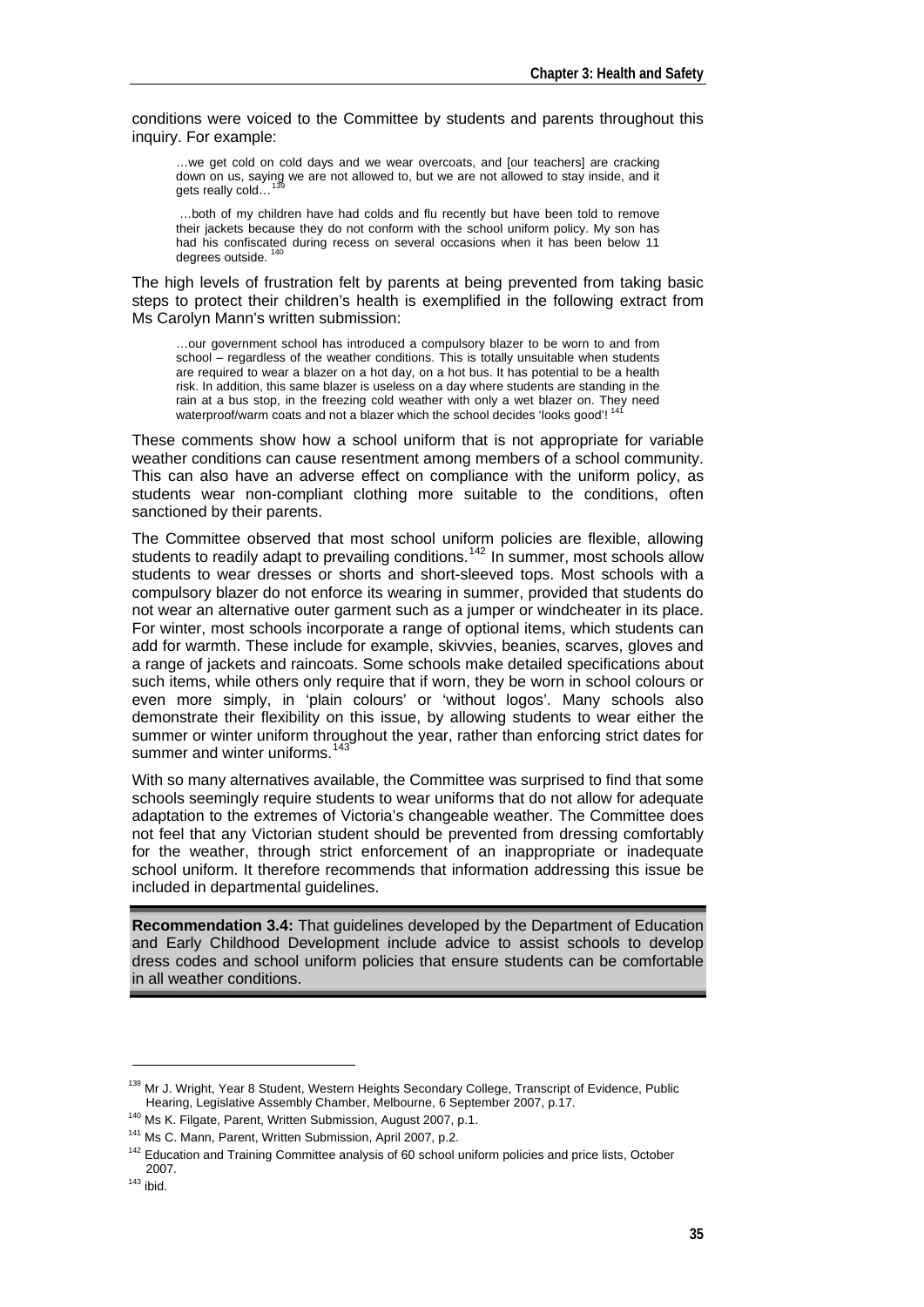## **Mental Health and Wellbeing**

Over the past ten years, schools and education systems have given increasing attention to students' mental health.<sup>[144](#page-9-0)</sup> The Australian Government funds a national mental health initiative for secondary schools, *MindMatters*, and the *National Mental Health Plan 2006–2011* also recognises the need for school-based mental health promotion.<sup>[145](#page-9-1)</sup> In tandem with these initiatives, there are also growing community expectations that a school's duty of care towards student health encompasses issues of self-esteem, resilience and emotional wellbeing.

One of the most frequently cited benefits of having a school uniform throughout this inquiry was the sense of belonging it engenders in the school community. In its review of related literature, the Committee found evidence that a sense of belonging is one of the mainstays of student emotional health:

Recently, attention has been given to the importance of a young person's sense of attachment or belonging in their social environments…For example, Resnick and associates (1997) found that a sense of belonging to both family and school are the major protective factors against health risk behaviours in young people.<sup>1</sup>

Written submissions from the Salvation Army, the Smith Family and several schools emphasised that the sense of belonging and inclusion gained by wearing a school uniform is particularly beneficial for students from disadvantaged backgrounds.<sup>[147](#page-9-3)</sup> Mr Les Twentyman, Outreach Worker, Open Family Australia, made similar remarks during a public hearing:

I guess overall school uniforms are very important in giving young kids a sense of belonging and things like that. Quite often that is basically where they have not had the opportunity of being part of a group before.[148](#page-9-4)

A range of organisations representing students from culturally and linguistically diverse backgrounds also described how school uniforms can contribute to a sense of belonging to the school community. The Ethnic Communities Council of Victoria and the Centre for Multicultural Youth Issues noted that mandatory school uniforms (whilst allowing for cultural and religious clothing preferences) may assist students from new and emerging communities settle into a new school environment.<sup>[149](#page-9-5)</sup> Dr Mark Rose, Committee of Management, Victorian Aboriginal Education Association Inc noted similar experiences among indigenous students:

I believe access to be like every other kid is important. There are enough signposts around Aboriginal kids to make them different. A uniform that gives them camouflage to be like every other kid is really important to us...

Schools with uniforms also frequently reported that wearing a school uniform gives students a sense of pride, both in their school and in their personal appearance. Ms Jo Silver, Executive Officer, Victorian Parents Council, told the Committee that many parents support this view:

…wearing a uniform is an opportunity to be proud, it encourages self-esteem, and it eliminates any sense of competition in dress standards which might otherwise exist.<sup>1</sup>

<span id="page-9-0"></span><sup>144</sup> H. Borger 2007, 'Wellness in Schools', *National Safety*, Vol. 77, No. 11, December 2006 – January

<span id="page-9-1"></span><sup>2007,</sup> p.16.<br><sup>145</sup> ibid., p.17.<br><sup>146</sup> S. Glover, J. Burns, H. Butler & G. Patton 1998, 'Social Environments and the Emotional Wellbeing of<br>Young People', *Family Matters*, No.49, Australian Institute of Family Studies, Melb

<span id="page-9-3"></span><span id="page-9-2"></span><sup>&</sup>lt;sup>147</sup> The Salvation Army, Melbourne Central Division, Written Submission, April 2007, p.1; Mr A. Leschen, Regional Programs Manager, The Smith Family, Transcript of Evidence, Public Hearing, Melbourne,

<span id="page-9-4"></span><sup>14</sup> May 2007, p.3; Merrilands College School Council, Written Submission, May 2007, p.1.<br><sup>148</sup> Mr L. Twentyman, Outreach Worker, Open Family Australia, Transcript of Evidence, Public Hearing,<br>Melbourne, 4 June 2007, p.30.

<span id="page-9-5"></span><sup>149</sup> Ethnic Communities' Council of Victoria, Written Submission, May 2007, p.2; Ms L. McGaw, Coordinator of Youth Participation Programs, Centre for Multicultural Youth Issues, Transcript of Evidence, Public Hearing, Melbourne, 30 April 2007, p.31. 150 Dr M. Rose, Committee of Management, Victorian Aboriginal Education Association Inc, Transcript of

<span id="page-9-7"></span><span id="page-9-6"></span>Evidence, Public Hearing, Melbourne, 14 May 2007, p.29.<br><sup>151</sup> Ms J. Silver, Executive Officer, Victorian Parents Council, Transcript of Evidence, Public Hearing, Melbourne, 14 May 2007, pp.10-11.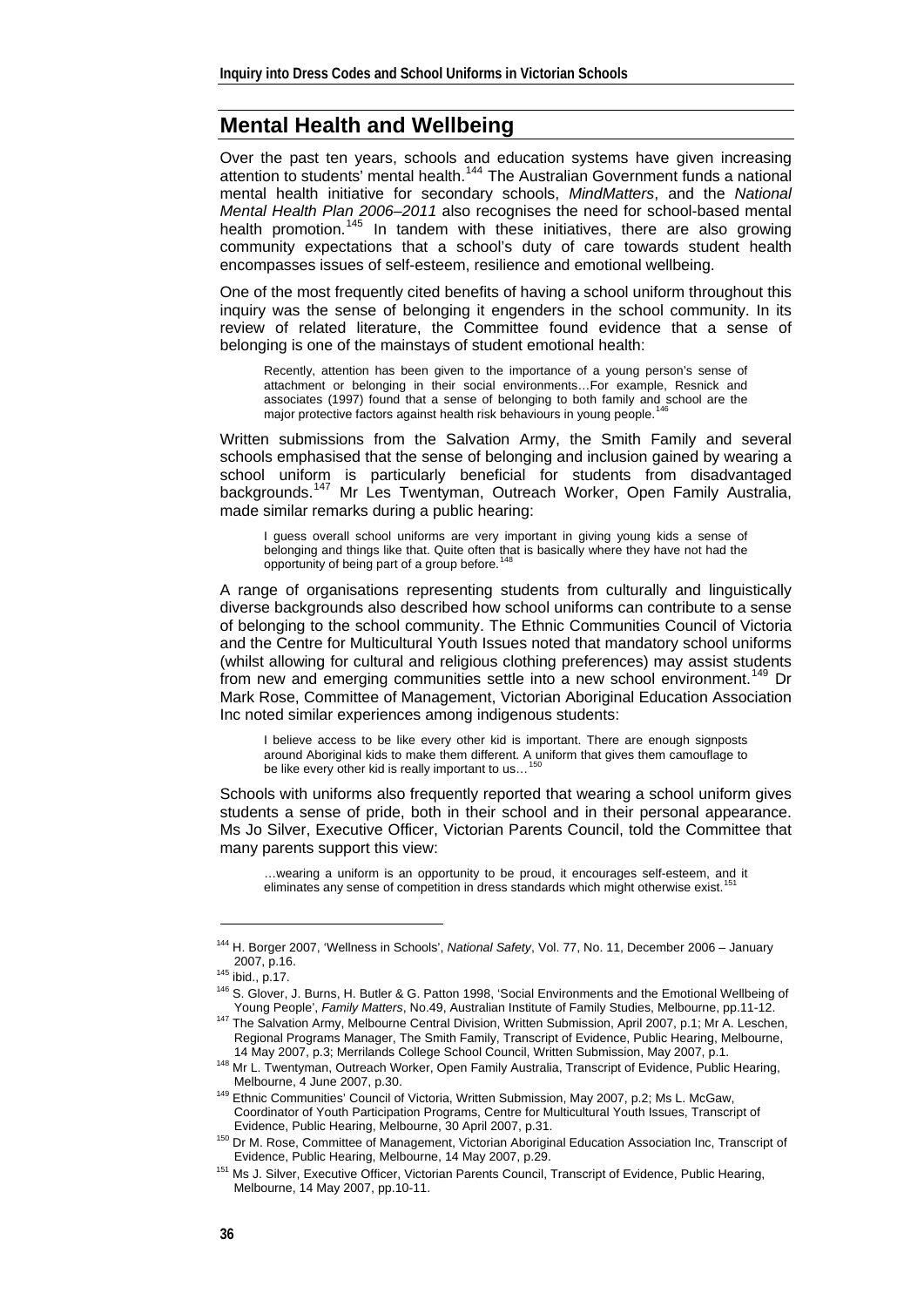Secondary students participating in the public hearing at Parliament House told the Committee that having pride also helps inspire students to achieve:

I think that the uniform is a valuable asset. I think it builds pride in the school and it creates a sense of unity that allows us to aspire to achieve more than we would in those schools that do not have a uniform.

…if a student believes they are part of a close-knit network — in this case, a school we believe they will be more inclined to take part in the activities that the school has to offer. For example, a footballer like Nick Riewoldt, wearing the St Kilda uniform, will really feel part of that team, and therefore his uniform will create a sense of intrinsic motivation and the will to succeed or achieve.<sup>[153](#page-10-1)</sup>

The Committee heard that having a sense of pride may also contribute to higher levels of self-esteem, which is another key element of emotional health. Selfesteem has been identified as the strongest single factor in preventing depression, a major mental health concern for Australian adolescents.<sup>15</sup>

As well as promoting positive mental health attributes, it was also suggested that school uniforms can reduce negative influences on mental health in the school environment. For example, many submissions to the inquiry, from across all stakeholder groups, mentioned that uniforms remove peer pressure to follow the latest fashion trends.[155](#page-10-3) Year 10 students at Braybrook College explained in their written submission how students who fail to conform to their peers' standards of dress can be subject not only to peer pressure, but also teasing and bullying:

…if school uniforms were compulsory in every school, certain students who cannot afford the latest item of clothing will not have to worry about bullying because of their financial problems. They will also not have to worry about peer pressure. Students will also not have to worry about rumours and gossip about how they are wearing the same item of clothing that they were wearing the previous day.<sup>1</sup>

Bullying and peer pressure are known to be potential contributing factors to mental health difficulties experienced by children and adolescents.

On the other hand, schools without uniforms told the Committee that not having a uniform has important benefits for students' emotional health. Mr Vincent Sicari, Principal, Eltham High School, explained how students build confidence and selfesteem by being challenged to make choices about their personal presentation:

Young people, especially in their teens, are striving to come to terms with their place in the world. Enabling them to develop a responsibility for their own clothing and allowing them a relatively harmless outlet to express their own individuality, can only be positive for their growth and self-esteem.<sup>15</sup>

Princes Hill Secondary College's written submission also outlined the benefits of a uniform-free policy for adolescent health and development:

Adolescent health and holistic approach to student identity…emerged as a theme in parent responses. One voice asserted that students were able to break from the clutches of marketing and advertising by experimenting with different dress styles as adolescents, and that has a positive effect in terms of students exploring body image on their own terms.<sup>[158](#page-10-6)</sup>

<span id="page-10-0"></span><sup>152</sup> Mr P. Clearwater, Year 12 Student, Melbourne High School, Transcript of Evidence, Public Hearing,

<span id="page-10-1"></span>Legislative Assembly Chamber, Melbourne, 6 September 2007, p.36.<br>
<sup>153</sup> Ms J. Shemer, Year 10 Student, Balwyn High School, Transcript of Evidence, Public Hearing,<br>
Legislative Assembly Chamber, Melbourne, 6 September 2007,

<span id="page-10-2"></span><sup>&</sup>lt;sup>154</sup> A.R. MacPhee & J.J.W. Andrews 2006, 'Risk factors for depression in early adolescence',<br>Adolescence. 41.163. p.435.

<span id="page-10-3"></span><sup>&</sup>lt;sup>155</sup> For example. The Salvation Army, Melbourne Central Division, Written Submission, April 2007, p.1; Ashwood College, Written Submission, May 2007, p.1; Victorian Student Representative Council, Written Submission, June 2007, p.2; Mr L. Deegan, Year 10 Student, Warragul Regional College, Transcript of Evidence, Public Hearing, Legislative Assembly Chamber, Melbourne, 6 September

<span id="page-10-4"></span><sup>2007,</sup> p.13.<br><sup>156</sup> Students of 10C English, Braybrook College, Written Submission, May 2007, p.1.<br><sup>157</sup> Eltham High School Council, Written Submission, May 2007, p.2.<br><sup>158</sup> Princes Hill Secondary College. Written Submission

<span id="page-10-6"></span><span id="page-10-5"></span>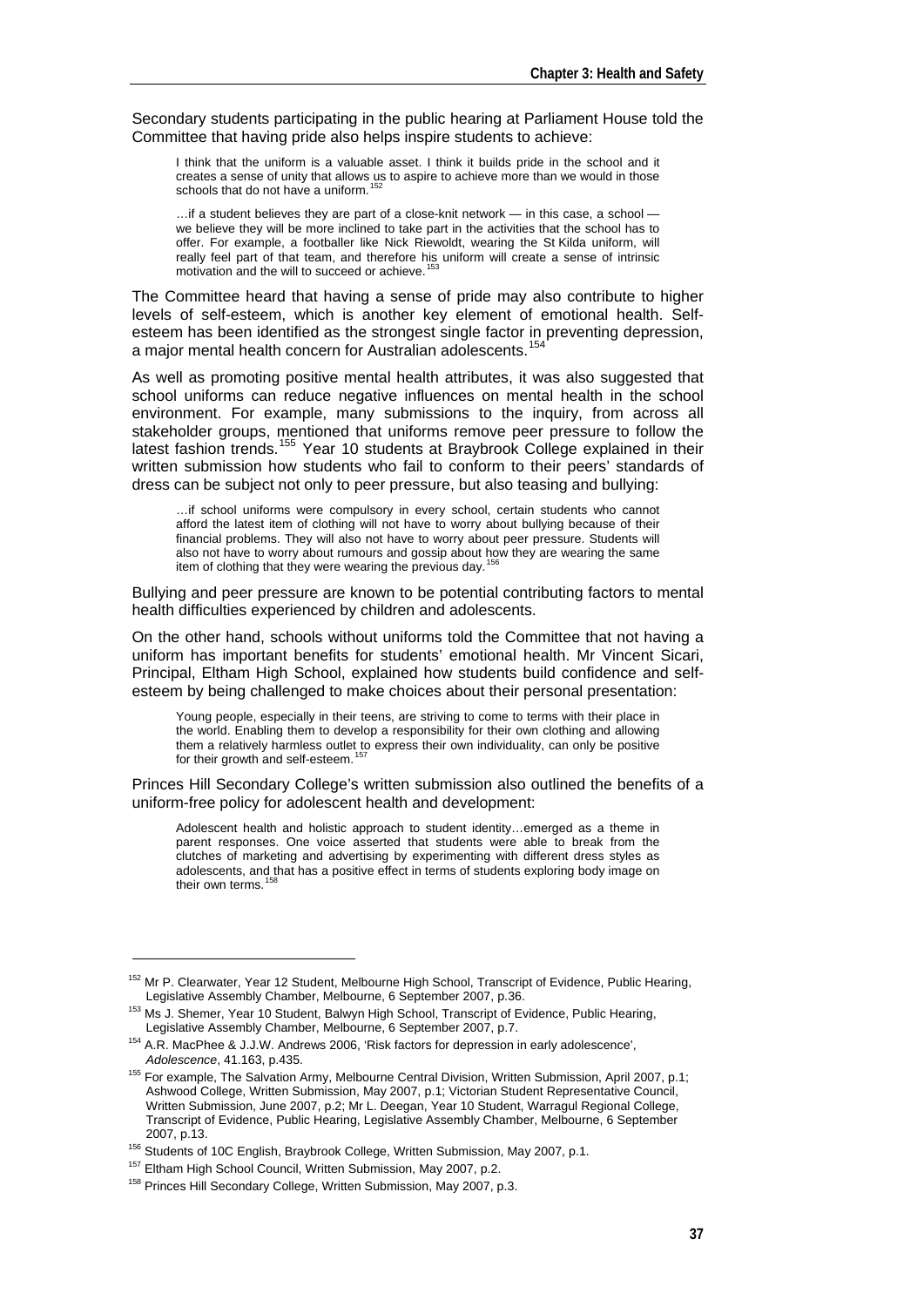Kate Renzenbrink, Parent

Similarly, Spensley Street Primary School lists one of its goals in not having a school uniform as 'to enable students to develop a positive self image'.<sup>[159](#page-11-0)</sup>

Furthermore, students, parents and staff from uniform-free schools emphatically dismissed concerns that students in such schools are at any increased risk of peer pressure or bullying. The following comments represent a small sample of such reassurances received by the Committee:

I feel there is a misguided sense of what it is really like to go to a uniform-free school. It is not full of bullying, or people are not specifically judged on what they wear.

The school deals with few bullying issues, and peer pressure to conform to dress<br>standards is rare.<sup>[161](#page-11-2)</sup>

…fashion competition quickly disappears, and within a couple of weeks of starting Year 7, is forgotten.

At Collingwood College you do not have to wear a uniform or wear the same thing as everyone else to feel proud of being a part of the community. For those people who think that you have to wear the newest labels or the most fashionable clothes to be cool, it is not true.

Further, some students from schools without uniforms observed that peer pressure relating to clothing may be just as bad, if not worse, at schools with a uniform:

I know that if we did have a uniform, there would still be forms of peer group pressure because you could still tell who was financially not as well off as other people. There is stuff like iPods and phones and other things that people have that you can tell that some kids do not have them and stuff like that. It is just dealt with as any other form of bullying. It should not be separated from bullying as a full issue. If the school has a good bullying policy, then there should not be any at all, in my view.

The pressure to wear expensive clothes is much more apparent in uniformed schools on free dress days, when students feel a heightened obligation to impress their peers with grand clothes.

The Committee therefore notes that perceptions of bullying and competitive dressing in schools without uniforms may not be borne out in reality.

The Committee believes that all schools, with or without uniforms, should have strategies in place to address student mental wellbeing. Strategies should address a range of areas, including self-esteem, peer pressure and bullying. Schools may also wish to consider how their dress code or uniform policy can influence students' mental wellbeing, as part of their broader mental health promotion strategy.

### **Physical Activity**

Physical activity is another prominent issue for student health. The Victorian Government's Better Health Channel reports that around 20 per cent of Australian children are either overweight or obese. If current trends continue, it is predicted that 65 per cent of young Australians will be overweight or obese by  $2020$ .<sup>[166](#page-11-7)</sup> The weight gain is most often attributed to increased intake of high-energy foods, accompanied by a decline in physical activity. Throughout this inquiry, the

<span id="page-11-0"></span><sup>&</sup>lt;sup>159</sup> Spensley Street Primary School, Parent Association, Written Submission, May 2007, p.2.<br><sup>160</sup> Ms O. Koh, Year 11 Student, University High School, Transcript of Evidence, Public Hearing,<br>Legislative Assembly Chamber, M

<span id="page-11-3"></span><span id="page-11-2"></span><span id="page-11-1"></span><sup>&</sup>lt;sup>161</sup> Princes Hill Secondary College, Written Submission, May 2007, p.5.<br><sup>162</sup> Eltham High School Council, Written Submission, May 2007, p.2.<br><sup>162</sup> Ms M. Pumpa, Year 10 Student, Collingwood College, Transcript of Evidence,

<span id="page-11-5"></span><span id="page-11-4"></span><sup>164</sup> Ms G. Kennelly, Student Representative, Victorian Student Representative Council, Transcript of

Evidence, Public Hearing, Melbourne, 4 June 2007, p.19.<br><sup>165</sup> Mr N. Hudson, Year 12 Student, Eltham High School, Transcript of Evidence, Public Hearing,

<span id="page-11-7"></span><span id="page-11-6"></span>Legislative Assembly Chamber, Melbourne, 6 September 2007, p.27.<br><sup>166</sup> Victorian Government Better Health Channel website, <http://www.betterhealth.vic.gov.au/bhcv2/bhcarticles.nsf/pages/Obesity\_in\_children?open>, viewed on 26 November 2007.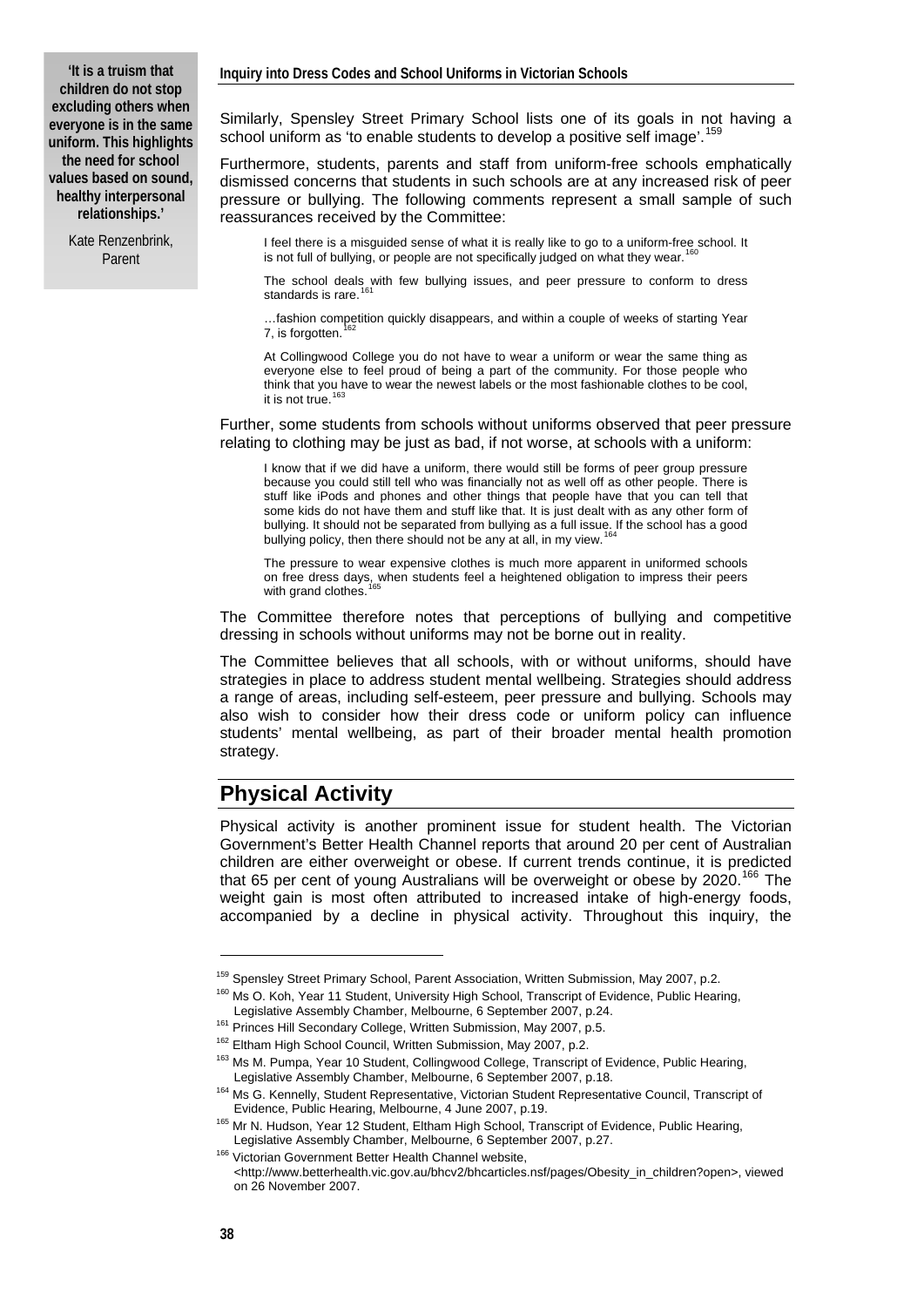Committee heard that dress codes and school uniform policies have the potential to either encourage or inhibit physical activity among students.

Students' physical activity typically includes structured school activities such as physical education (PE) classes and sports, as well as active play and active transport (walking or cycling to or from school).

The Committee found that the majority of Victorian schools require or allow students to change their clothes for PE classes or sports, to ensure that their participation is not restricted by their clothing. Figure 3.4 shows the proportion of schools with compulsory, recommended or optional changes of clothing for PE across different levels of schooling. Secondary and primary/secondary schools are significantly more likely to require students to change for PE.<sup>[167](#page-12-0)</sup> This is likely to reflect the fact that primary school uniforms tend to be less formal, and more conducive to active play. Older students are also more likely to



**Figure 3.4: Policies on changes of clothing for physical education in Victorian schools, by level (%) (2007)** 

Source: Education and Training Committee, *Dress Codes and School Uniforms in Victorian Schools Survey*, August – September 2007.

require a change of clothes for reasons of hygiene.

However, the Committee received a number of comments relating to the impact of school uniforms on unstructured physical activity among students. In the Committee's survey, one respondent advocated that uniforms be more 'practical and comfortable', so that students are 'able to be active' at school.<sup>[168](#page-12-1)</sup> Mr Max Resic, a Year 6 Student from Princes Hill Primary School, expressed concern to the Committee that it is very hard to kick, play sport, or run in the black leather shoes required by his local secondary school. Mr Resic suggests that it would be a good idea to include black runners in the uniform so students can be more active.<sup>[169](#page-12-2)</sup> A contribution to Parents Victoria's online school uniform forum suggested that students should be allowed to change their footwear during breaks from class:

I would really like it if my kids could both wear runners as the good quality black leather shoes are very expensive and not ideal for them to be out on the oval with the boys at lunch kicking the footy…I asked them to change into their runners at lunch but they are not allowed to.<sup>[170](#page-12-3)</sup>

Parent Ms Susanne McCracken also noted the impracticality of more formal school uniform items such as blazers for active students:

I object to the wearing of a blazer as part of the school uniform. This might be appropriate attire for an adult in a working environment but I can assure you that

<sup>167</sup> Education and Training Committee, *Dress Codes and School Uniforms in Victorian Schools Survey*,

<span id="page-12-1"></span>

<span id="page-12-0"></span>August – September 2007.<br>
<sup>168</sup> Respondent, ibid.<br>
<sup>169</sup> Mr M. Resic, Year 6 Student, Princes Hill Primary School, Transcript of Evidence, Public Hearing,<br>
Carlton North, 31 July 2007, p.22.

<span id="page-12-3"></span><span id="page-12-2"></span><sup>&</sup>lt;sup>170</sup> Ms K. Farrall, 'Should school uniforms be compulsory?', Parents Victoria online forum, 10 September 2007, Parents Victoria website, <http://www.cybertext.net.au/pv/discussion.htm>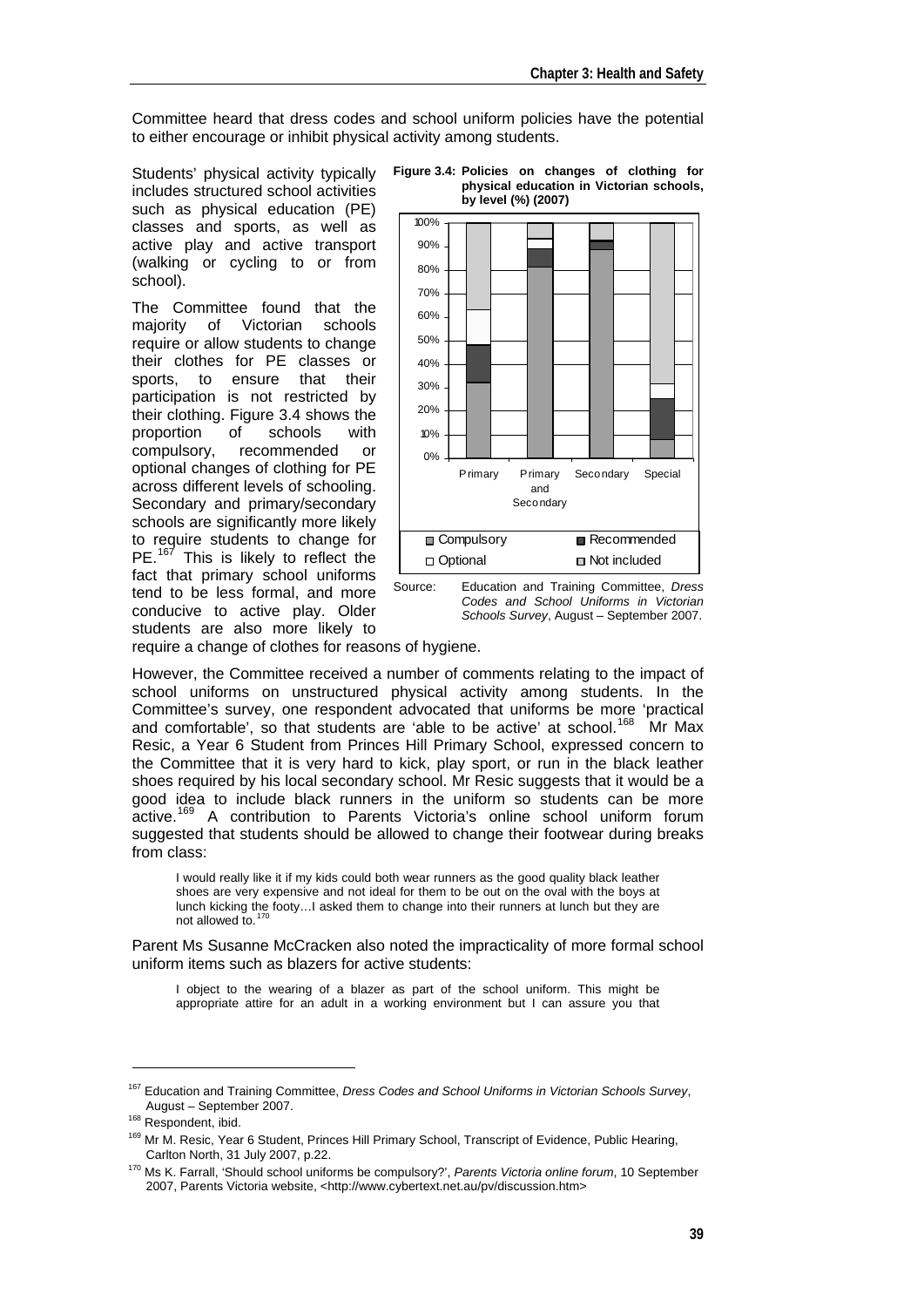children do not want to wear such restrictive clothing. Even adults will discard a suit jacket at the first convenient moment.<sup>1</sup>

Other school uniform items noted by various participants as unsuitable for active play included skirts and dresses, hats and long-sleeved t-shirts.

Furthermore, the Committee notes a reported decline in the number of Victorian children either walking or cycling to school.<sup>[172](#page-13-1)</sup> This suggests that more could also be done to encourage this kind of non-structured regular physical activity, especially given the trend towards more sedentary leisure activities for children outside school hours. It is interesting to note that the UK education department includes light coloured and reflective clothing among its suggested safety measures for school uniforms, to address the needs of students who walk or cycle to school.<sup>[173](#page-13-2)</sup> A flexible approach to enforcement of the uniform policy outside school hours may be another way in which students may be encouraged to try more active modes of transportation.

In light of growing concerns about childhood obesity, the Committee urges schools to promote a variety of structured and unstructured physical activity to their students, including active transport and active play. It is also recommended that schools review their uniform policies to ensure that opportunities for students to exercise are not unduly compromised by their clothing. The Committee respects the decision of some schools, especially at secondary level, to prioritise other considerations besides freedom of movement in the design of their school uniform. However, there are simple measures that all schools can take, such as permitting partial changes of clothing or footwear at lunchtime or before and after school, which may facilitate and encourage participation in moderate physical exercise among students.

**Recommendation 3.5:** That the Department of Education and Early Childhood Development require all Victorian schools to consider how their school uniform policies can contribute to greater levels of physical activity among students.

## **Facial and Body Piercings**

As noted in the previous chapter, many schools indicated that their rules about body and facial piercings are based on health and safety concerns. The Australian Medical Association reports that such piercings pose many risks, including infections, speech impediments, dental problems and breathing difficulties.<sup>[174](#page-13-3)</sup> In a school context, piercings may also pose a risk to students if they are caught or otherwise interfered with during practical work, active play or physical education.

Mr Stephen Franzi-Ford, Chief Executive Officer, Association of School Councils in Victoria, told the Committee that these risks are of great concern to schools, especially because the threat to student safety may not always be visible:

As far as the risk management for the school council is concerned, if we know that they have some of these piercings—and they have them in all sorts of parts of their body that we cannot see—and if, in the rough-and-tumble games that kids play at school, they are tugged on a jumper and it pulls out or rips them, then where do we sit as a governing body, knowing that these activities take place and we have said that we do not mind them wearing this sort of jewellery? That is one of our greatest concerns.<sup>1</sup>

<span id="page-13-1"></span><span id="page-13-0"></span><sup>&</sup>lt;sup>171</sup> Ms S. McCracken, Parent, Written Submission, June 2007, p.2.<br><sup>172</sup> J. Salmon, A. Timperio, V. Cleland & A. Venn 2005, 'Trends in children's physical activity and weight status in high and low socioeconomic status areas of Melbourne, Victoria, 1985-2001', *Australian and* 

*New Zealand Journal of Public Health*, Vol. 29, No. 4, 2005, p.340. 173 Department for Children, Schools and Families (United Kingdom) 2007, *DCSF Guidance to Schools* 

<span id="page-13-3"></span><span id="page-13-2"></span>*on School Uniform and Related Policies,* DCSF, London. 174 Australian Medical Association, *Body Piercing Brochure*, available on Australian Medical Association

<span id="page-13-4"></span><sup>&</sup>lt;sup>175</sup> Mr S. Franzi-Ford, Chief Executive Officer, Association of School Councils in Victoria, Transcript of Evidence, Public Hearing, Melbourne, 30 April 2007, p.12.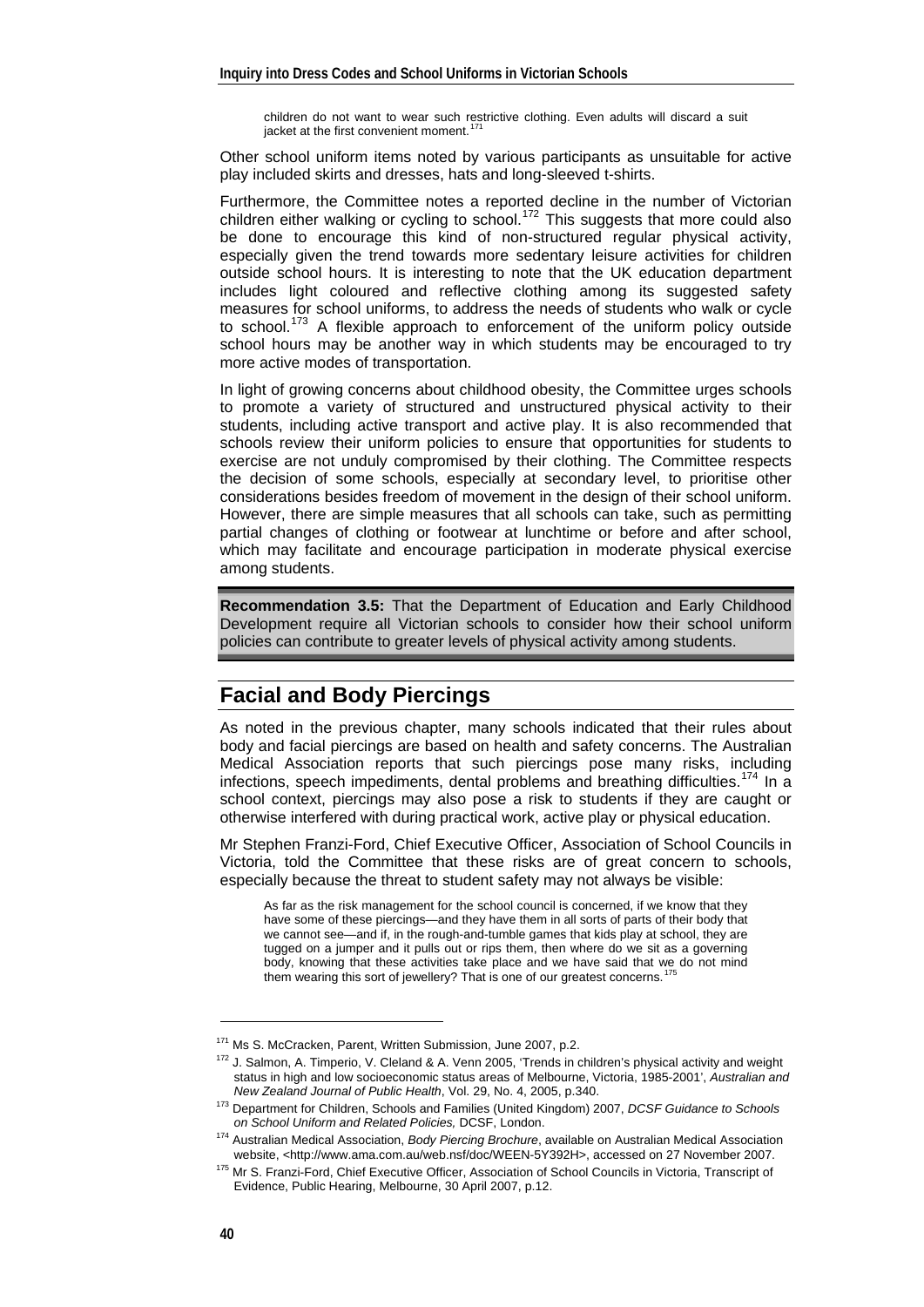Prohibiting body and facial piercings may therefore be one way in which schools fulfil their duty of care to protect their students from harm. However, it is interesting to note that most of the school uniform policies examined by the Committee make mention only of visible piercings, and not hidden piercings which may potentially also pose a health and safety risk.

As also noted previously, body and facial piercings are an especially contentious issue as they are sometimes supported by parents but banned by schools. Nevertheless, Mr Franzi-Ford argued that schools' duty of care to students supersedes their duty to reflect community values with respect to piercings. He asked the Committee to request support from the Government to give schools greater leverage to enforce their piercings policies:

There are very strict compliance guidelines around how we go about asking the community to deal with clothing, but the problem we have with body jewellery is a separate issue because it is risk management, as far as we are concerned. We would love there to be stronger guidelines and support from the government with regard to these issues.<sup>[176](#page-14-0)</sup>

This view was supported in one of the comments to the Committee's survey:

Facial and body piercing are presenting serious issues for schools and a definitive response from the Department on the OH&S grounds would be most helpful for<br>schools.<sup>[177](#page-14-1)</sup>

The Committee believes that the apparent conflict between schools' duty of care and community values regarding body piercings may warrant further direction from the Department of Education and Early Childhood Development.

**Recommendation 3.6:** That the Department of Education and Early Childhood Development investigate the health and safety issues associated with facial and body piercings, and publish guidelines to assist school communities in developing, implementing and reviewing piercings policies.

## **Student Security**

In its guidelines for schools, the Department of Education and Early Childhood Development notes that some schools use their dress codes and school uniform policies as a means of addressing student security:

Some schools will see it as a useful element in a strategy for individual student safety and group security.<sup>[178](#page-14-2)</sup>

Such suggestions are echoed by other education departments in Australia: both the Queensland and WA education departments noted the advantages of school uniforms for student security in their written submissions,  $179$  and the NSW department's policy statement lists 'personal safety' as one of the key benefits of wearing a school uniform.<sup>[180](#page-14-4)</sup> Many submissions from schools, students and parents supported this view, suggesting that having a uniform makes it easier to identify non-students on school grounds, or to identify school students during excursions.<sup>[181](#page-14-5)</sup>

<span id="page-14-0"></span><sup>&</sup>lt;sup>176</sup> ibid.<br><sup>177</sup> Respondent, Education and Training Committee, *Dress Codes and School Uniforms in Victorian*<br>*Schools Survey*, August – September 2007.

<span id="page-14-2"></span><span id="page-14-1"></span><sup>&</sup>lt;sup>178</sup> Department of Education and Early Childhood Development 2007, 'Student dress code', section 4.8 (updated May 2006),*Victorian Government Schools Reference Guide*, DEECD, Melbourne.

<span id="page-14-3"></span><sup>&</sup>lt;sup>179</sup> Department of Education, Training and the Arts (Queensland), Written Submission, May 2007, p.1;<br>Department of Education and Training (Western Australia), Written Submission, May 2007, p.1.

<sup>&</sup>lt;sup>180</sup> Department of Education and Training (New South Wales) 2004, School Uniforms in New South

<span id="page-14-5"></span><span id="page-14-4"></span>*Wales Government Schools*, DET, Sydney, p.4.<br><sup>181</sup> For example, Lyndale Secondary College, Written Submission, June 2007, p.1; Glengarry Primary School Council and Staff, Written Submission, June 2007, p.1; Belvedere Park Primary School, Written Submission, May 2007, p.1; Anakie Primary School, Written Submission, May 2007, p.1.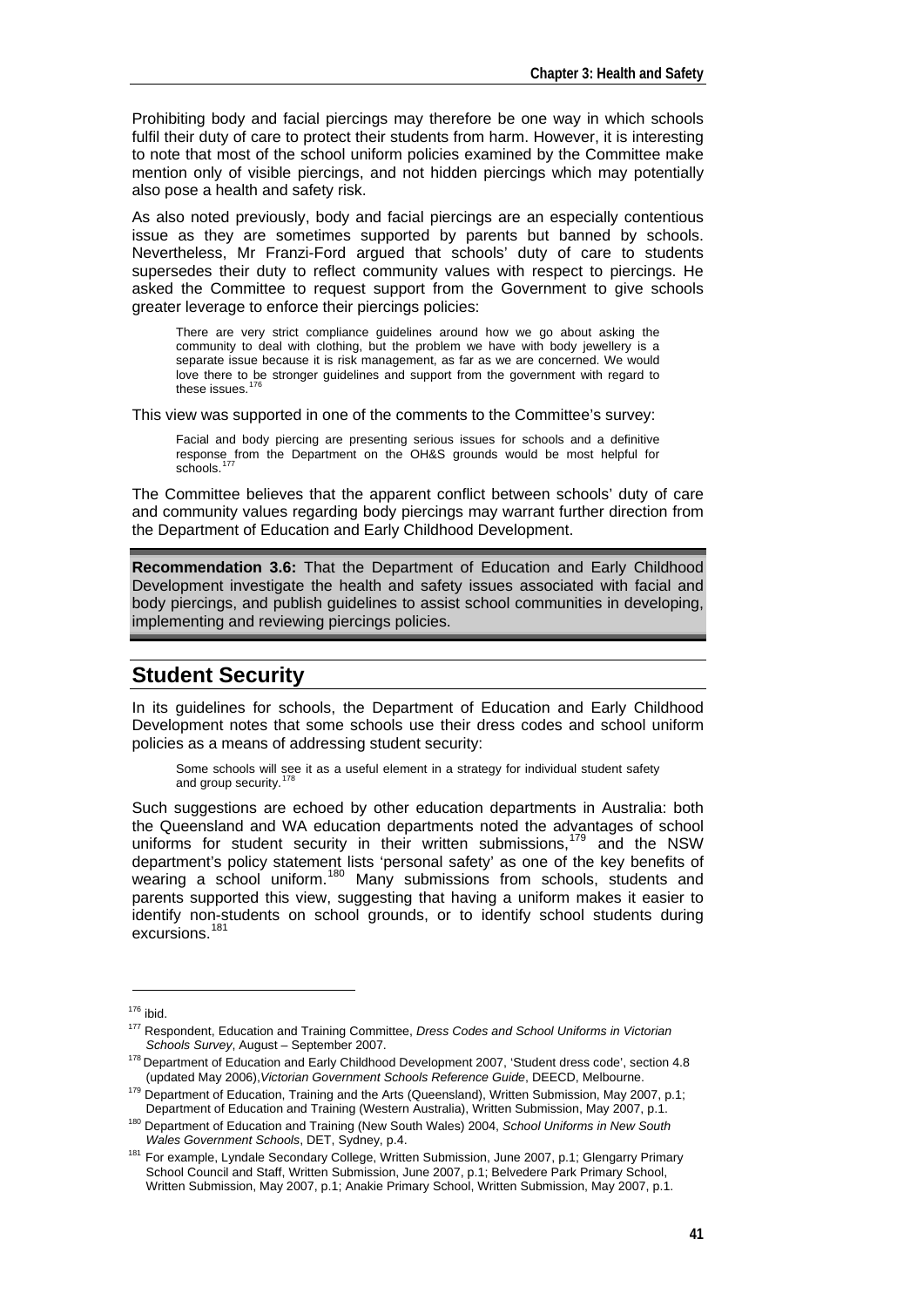**'Our school, St Kilda Park Primary School, has never had a uniform…We look neat and are easily distinguishable when on excursions; our teachers have never lost any of us.'** 

Ruby Rees-Wemyss, Year 6 Student, St Kilda Park Primary School

Schools that do not have uniforms reported mixed views on the impact of school uniforms on student security. Sandringham College acknowledged that its uniformfree policy for senior students makes it more difficult to identify non-students on school grounds, but as students carry ID cards, the school suggests this does not present a significant problem.<sup>[182](#page-15-0)</sup> At Princes Hill Secondary College, identifying nonstudents on campus does not cause difficulties because of the school's close-knit community:

It is pretty clear after a while, I think, who our student population is. It is fair to say that that is something that we have to continually keep an eye on, but I do not think it is such a concern that it would cause us to reflect on or alter a policy like our uniform-free approach.

…our compliance, with student cooperation, with saying, 'Oh, I just saw somebody outside the front of the school who shouldn't be there,' is very good…I do not think it is much of a concern for us at the moment.<sup>[183](#page-15-1)</sup>

Ms Jacinta Cashen, President, Victorian Council of School Organisations, supported the view that school culture is more important than a uniform in enhancing security:

 …if you have got a rock-solid community and you have really focused on building community, then you do know who is in the grounds that are not normally in the grounds. It does not matter whether they have got a uniform on or not. It does not seem to have been a particularly big issue.<sup>[184](#page-15-2)</sup>

One student from Surfside Primary School added an interesting perspective by suggesting that wearing a school uniform could actually put students at risk:

Being easy to identify could also pose a risk to a child because it makes it obvious to predators where the child attends school.

The Committee acknowledges that for some schools, a well-developed and enforced school uniform policy may enhance certain aspects of student security. However, the Committee also notes that student security may be addressed in a variety of other ways. All schools, regardless of their dress code or uniform policy, have an equal responsibility for identifying potential risks to student security and taking appropriate steps to minimise them.

#### **School Bags**

The Committee believes that back care is an important matter to be addressed by schools that include a school bag in their dress codes and school uniform policies. The Victorian Government's Better Health Channel reports that around 70 per cent of Victorian school students may be damaging their spines by carrying school bags.<sup>[186](#page-15-4)</sup> According to the Better Health Channel, risks include muscle strain, distortion of the natural 'S' curve of the spine and rounding of the shoulders.

New Generation Print & Copy reported to the Committee that thousands of students are affected by back pain, muscle fatigue and poor posture because they either do not fit or carry their heavily loaded backpacks correctly, or choose to use unsuitable fashion day packs.<sup>[188](#page-15-6)</sup> It argued that secondary schools should implement a policy permitting the use of 'student safe' backpacks, such as the new backpack recently developed by the company:

<span id="page-15-1"></span><span id="page-15-0"></span><sup>&</sup>lt;sup>182</sup> Sandringham College, Written Submission, June 2007, p.2.<br><sup>183</sup> Mr J. Goodman, Assistant Principal, Princes Hill Secondary College, Transcript of Evidence, Public<br>Hearing, Carlton North, 31 July 2007, p.21.

<span id="page-15-2"></span><sup>&</sup>lt;sup>184</sup> Ms J. Cashen, President, Victorian Council of School Organisations, Transcript of Evidence, Public

<span id="page-15-3"></span>Hearing, Melbourne, 4 June 2007, p.26.<br><sup>185</sup> Ms D. Neal, Year 6 Student, Surfside Primary School, Transcript of Evidence, Public Hearing, Legislative Council Chamber, Melbourne, 6 September 2007, p.12.<br><sup>186</sup> Victorian Government Better Health Channel website,

<span id="page-15-4"></span><sup>&</sup>lt;http://www.betterhealth.vic.gov.au/bhcv2/bhcarticles.nsf/pages/Back\_pain\_schoolbags?Open>, viewed on 22 November 2007.<br><sup>187</sup> ibid.

<span id="page-15-6"></span><span id="page-15-5"></span>

<sup>188.</sup> New Generation Print & Copy, Written Submission, June 2007, p.1.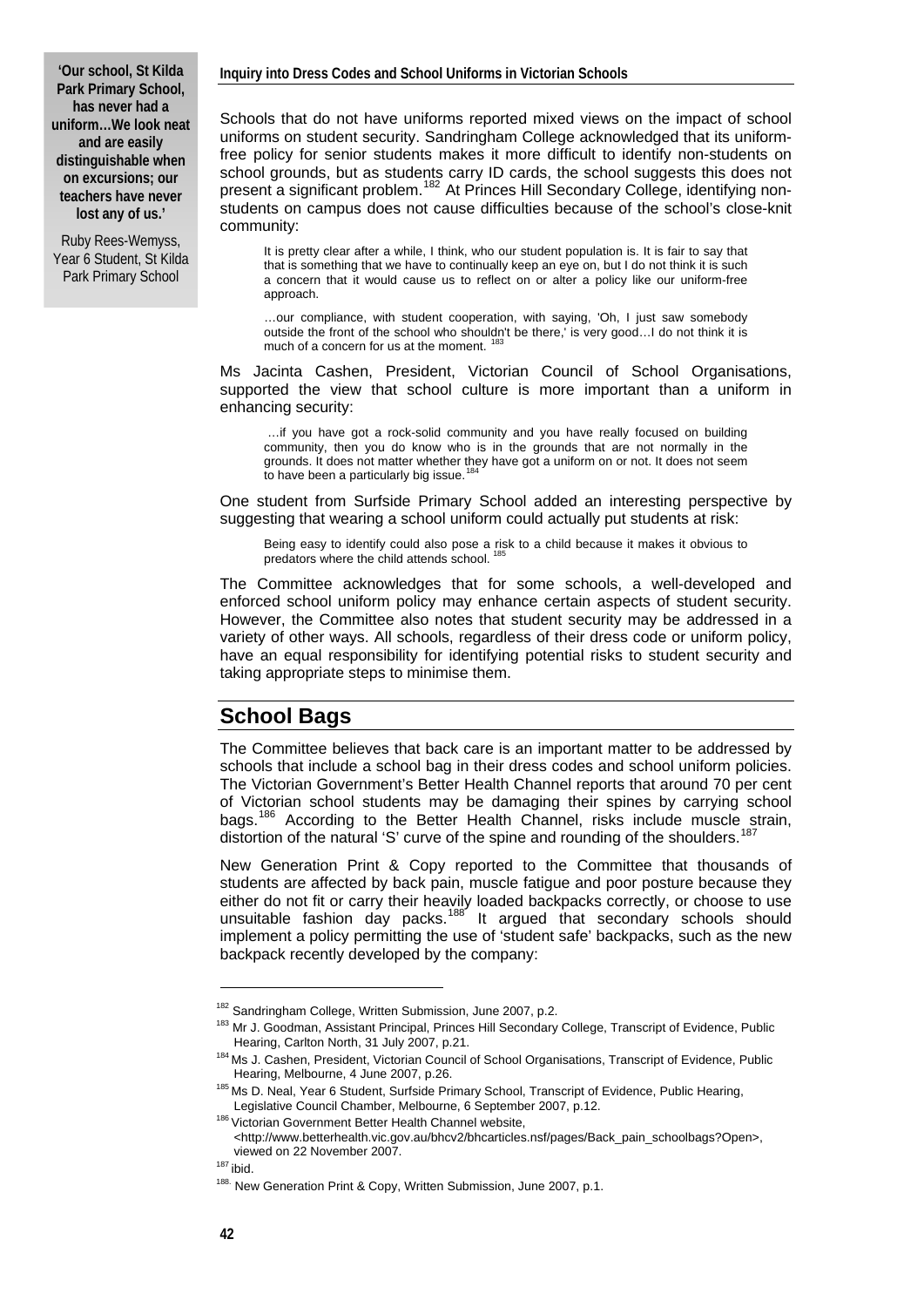New Generation has just completed development of the world's first student backpack that cannot be fitted or carried incorrectly ensuring future generations of students equipped with our G-Force College Backpack can safely transport their books to and from school without being at risk of posture or spinal damage.<sup>18</sup>

The Committee notes that other companies also produce school bags that offer spinal protection for students. For example, the Committee's analysis of 60 school uniform policies found that some schools include the 'Chiropak' in their school uniform policies, a backpack produced by Spartan School Supplies and endorsed by the Chiropractors Association of Australia.<sup>[190](#page-16-1)</sup> Similarly, a recent news article reported that Spartan School Supplies has also collaborated with the Australian Physiotherapy Association and the University of South Australia to research and develop another backpack, Physiopak, which was designed to limit postural response to weight load.<sup>[191](#page-16-2)</sup>

In the Committee's survey, schools were asked whether they include an ergonomic school bag for their students as part of their dress code or uniform policy. The Committee found that around half (51.4%) of Victorian schools, including 34.1 per cent of government schools, require or recommend an ergonomic school bag for their students.<sup>[192](#page-16-3)</sup> The Committee did not, however, ask schools to identify their criteria for determining the ergonomic qualities of a bag and accepts that interpretations of this standard may differ between schools.

The Committee notes the Better Health Channel's recommendation that parents purchase a school bag that is endorsed by an Australian professional organisation, such as the Australian Physiotherapy Association or the Chiropractors' Association of Australia.<sup>[193](#page-16-4)</sup> The Committee believes that all Victorian students should be given the opportunity to use a school bag that offers appropriate levels of spinal protection. The Committee notes that in order to achieve this, some schools may need further guidance on the issue, to ensure that the bag they select provides students with the best possible spinal protection. Galvin Park Secondary College noted in its submission that it allows complete flexibility with respect to school bags, resulting in some students electing to use a rolling case or backpack.<sup>[194](#page-16-5)</sup> The Committee also notes that schools may consider further strategies for addressing back care, such as minimising the need for students to carry heavy loads to and from school.

**Recommendation 3.7:** That the Department of Education and Early Childhood Development publish guidelines to assist schools in making appropriate decisions about school bags when developing and reviewing their dress codes and school uniform policies. Such guidelines may also include standards relating to the weight of materials students are expected to carry to and from school.

## **Cords and Chin Straps**

While there is no doubt about the value of hats in protecting students from the sun, the Committee heard a concern that sun hats and other items of clothing with long cords may sometimes put student safety at risk. Kidsafe, the child accident prevention foundation of Australia, reports that 82 children died in the United States in 1999 from accidental strangulation due to items such as chinstraps,

 $189.$ ibid.

<span id="page-16-1"></span><span id="page-16-0"></span><sup>&</sup>lt;sup>190</sup> Education and Training Committee analysis of 60 school uniform policies and price lists, October

<span id="page-16-2"></span>

<sup>2007. 191</sup> J. Cafarella, 'Bags a health burden for students', *The Age*, 21 May 2007. 192 Education and Training Committee, *Dress Codes and School Uniforms in Victorian Schools Survey*,

<span id="page-16-4"></span><span id="page-16-3"></span>August – September, 2007.<br><sup>193</sup> Victorian Government Better Health Channel website, <http://www.betterhealth.vic.gov.au/bhcv2/bhcarticles.nsf/pages/Back\_pain\_schoolbags?Open>, viewed on 22 November 2007.

<span id="page-16-5"></span><sup>&</sup>lt;sup>194</sup> Galvin Park Secondary College, Written Submission, June 2007, p.2.